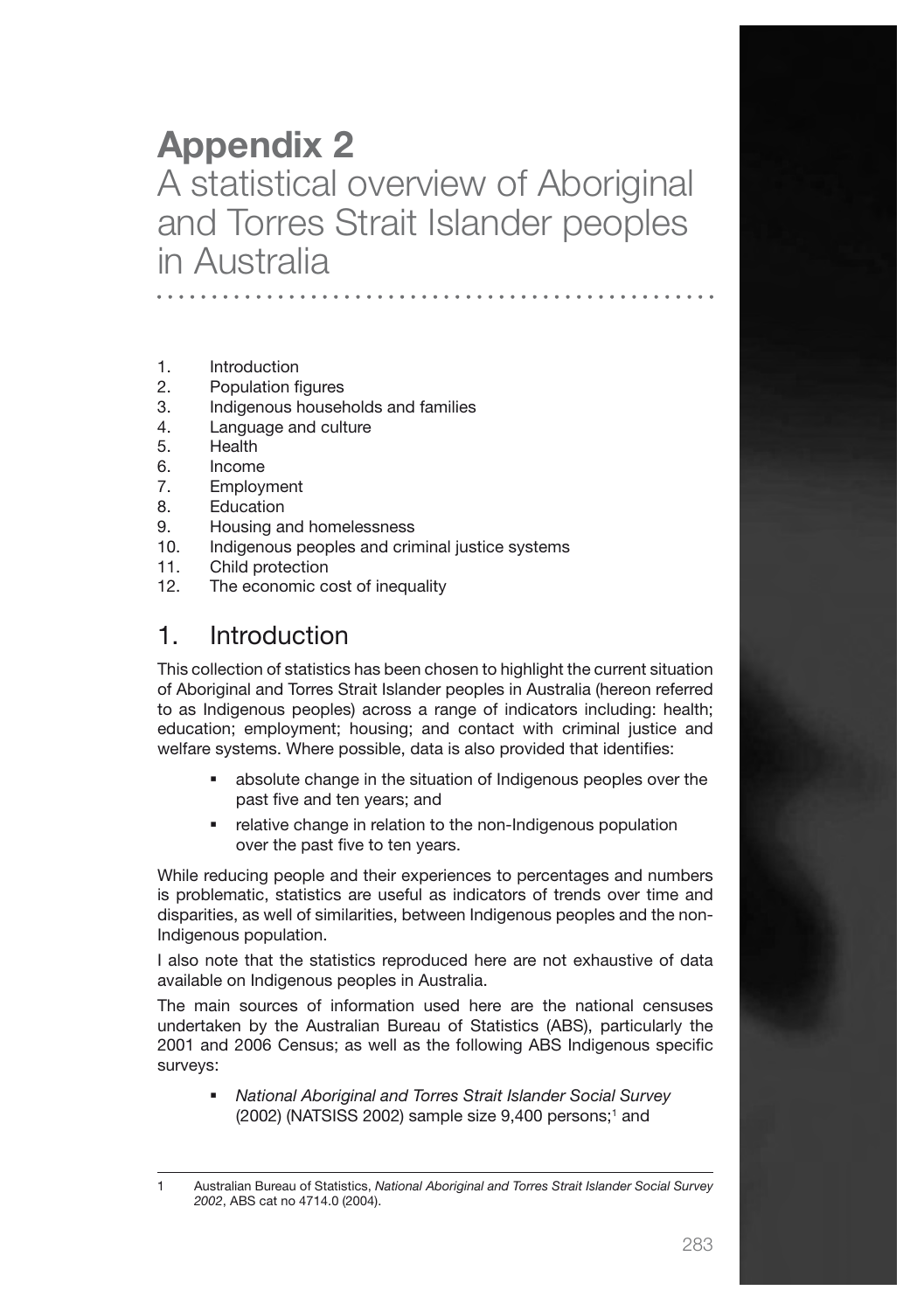*National Aboriginal and Torres Strait Islander Health Survey* (2004–05) (NATSIHS 2004–5), sample size 10,439 persons.2

Data from these and other sources (including administrative data sets) is drawn together in the Australian Institute of Health and Welfare and ABS biennial publication *The Health and Welfare of Australia's Aboriginal and Torres Strait Islander Peoples*, the latest being released in May 2008.<sup>3</sup> This comprehensive publication is acknowledged as the source of much of the information presented here.

Statistics on Indigenous peoples are subject to a range of data quality concerns. In addition to cultural considerations in relation to statistical matters (such as concepts, definitions, collection practices), data quality issues arise from the relatively small size of the Indigenous population in comparison with the total population, the dispersion of the Indigenous population, particularly across remote areas of Australia, and the way in which Indigenous persons are identified in statistical collections.<sup>4</sup> When appropriate, these issues are explained here.<sup>5</sup>

# 2. Population figures

Aboriginal people were first counted as citizens in the 1971 Census. Since then, censuses have shown a significant increase in people identifying as Aboriginal and/ or Torres Strait Islander peoples:

- Between the 1991 and 1996 Census there was a 33% increase recorded in the numbers of Indigenous peoples.
- Between the 1996 and 2001 Census there was a 16% increase.
- Between the 2001 and 2006 Census there was an 11% increase.<sup>6</sup>

The increases in the Indigenous population cannot be accounted for by the birth rate alone. The ABS attributes the increase to a growing propensity of people to identify as Aboriginal and/ or Torres Strait Islander, and the greater efforts made to record Indigenous status in the censuses.7

Because of the recorded increases in the number of Indigenous peoples, the ABS has warned that comparisons made between two censuses must be made with caution. They recommend comparing percentages from two censuses, rather than directly comparing counts or numbers.<sup>8</sup>

Despite the increases in the numbers of people identifying as Indigenous in censuses, however, there are still believed to be significant undercounts occurring. In the 2006

<sup>2</sup> Australian Bureau of Statistics, *National Aboriginal and Torres Strait Islander Health Survey 2004–05*, ABS cat no 4715.0 (2005).

<sup>3</sup> Australian Institute of Health and Welfare and Australian Bureau of Statistics, *The Health and Welfare of Australia's Aboriginal and Torres Strait Islander Peoples 2008*, ABS cat no 4704.0 (2008).

<sup>4</sup> Australian Bureau of Statistics, *Population Distribution, Aboriginal and Torres Strait Islander Australians 2001*, ABS cat no 4705.0 (2002) p 7–15.

<sup>5</sup> For further information, see also Australian Human Rights Commission, *Face the Facts* (2008). At: http:// www.humanrights.gov.au/racial\_discrimination/face\_facts/index.html (viewed 22 January 2009).

<sup>6</sup> Australian Bureau of Statistics, *Population Characteristics, Aboriginal and Torres Strait Islander Peoples 2006*, ABS cat no 4713.0 (2008) p 12.

<sup>7</sup> Australian Bureau of Statistics, *Population Characteristics, Aboriginal and Torres Strait Islander Peoples 2006*, ABS cat no 4713.0 (2008) p 12; Australian Bureau of Statistics, *Population Characteristics, Aboriginal and Torres Strait Islander Peoples 2001*, ABS cat no 4713.0 (2001) p 12.

<sup>8</sup> Australian Bureau of Statistics and Australian Institute of Health and Welfare, *The Health and Welfare of Australia's Aboriginal and Torres Strait Islander Peoples 2003*, ABS cat no 4704.0 (2003) p 245.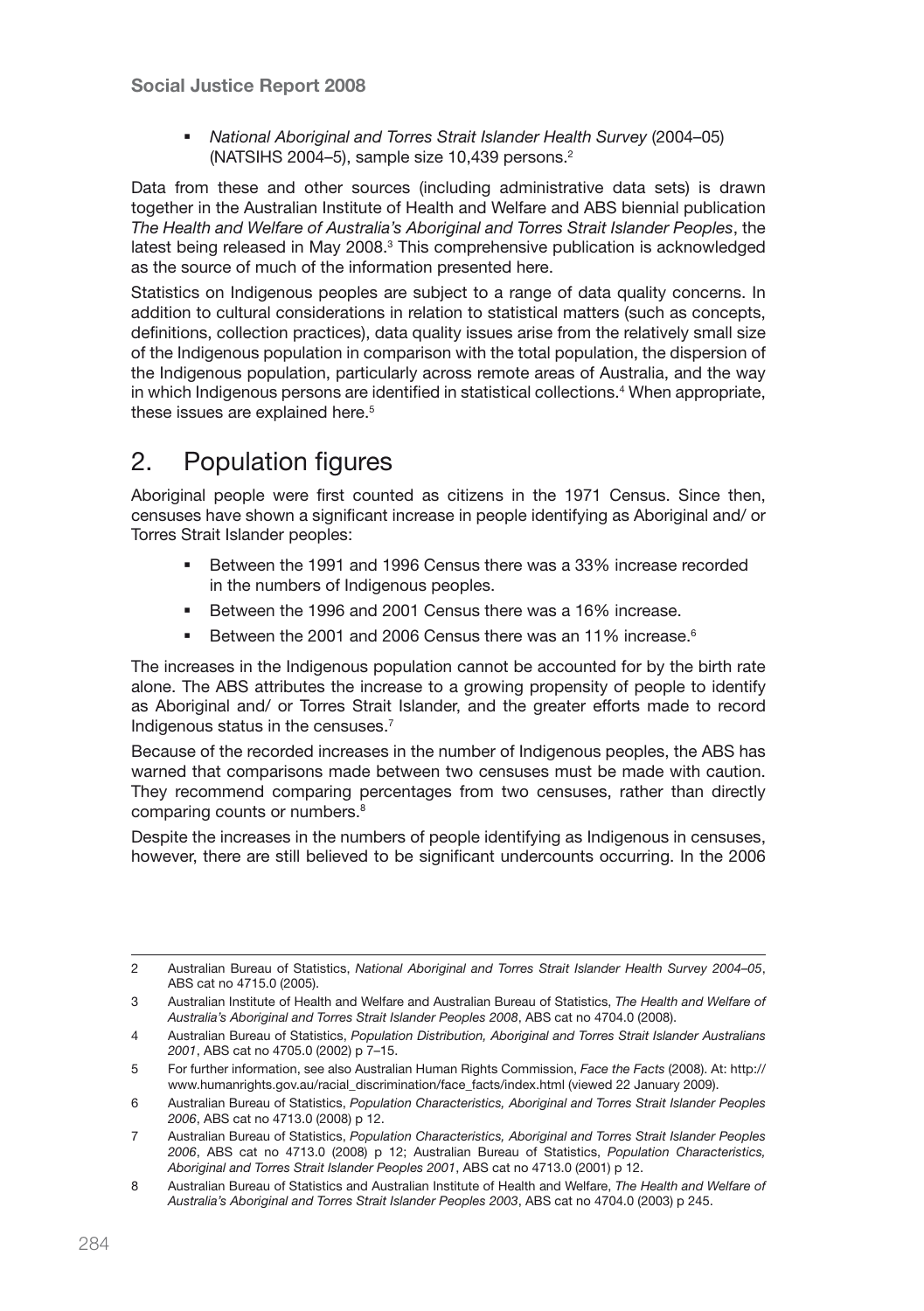Census, Indigenous status is unknown for 1,133,466 people, comprising 5.7% of the total number of people surveyed.<sup>9</sup>

Because some of these people will be Indigenous, the ABS calculates what it calls 'experimental estimates' of the true number of Indigenous peoples.10 It is important to distinguish actual counts from the experimental estimates when considering the size of the Indigenous population.

### 2.1 Size and characteristics of the Indigenous population

In the 2006 Census, 455,028 people identified themselves as being of Aboriginal and/ or Torres Strait Islander origin, comprising 2.3% of the total population.<sup>11</sup>

There were approximately 409,729 people of Aboriginal origin (90% of the total) and 29,239 of Torres Strait Islander origin (6%). A further 19,552 people (4%) identified as of both Aboriginal and Torres Strait Islander origin.12

As explained above, due the undercount believed to occur in the Census the ABS has estimated that the Indigenous population in 2006 numbered 517,174, or approximately 2.5% of the total Australian population.13

### 2.2 Growth of the Indigenous population

While an overall decline in the Indigenous fertility rate has been reported since the 1960s, in 2006 the rate was still higher than for the non-Indigenous population at 2.1 babies per Indigenous woman compared to 1.8 babies per non-Indigenous woman.14

The ABS notes that the fertility of Indigenous women may be underestimated because of the incomplete identification of Indigenous status of the mother in birth registrations. Further, because Indigenous babies are born to non-Indigenous women (with an Aboriginal or Torres Strait Islander father), estimates of population growth based exclusively on the fertility of Indigenous women results in an underestimate of the actual growth of the Indigenous population.<sup>15</sup>

Teenage births are more common among Indigenous women than among other women. In 2006 the teenage birth rate among Indigenous women rose to be more than five times the overall Australian teenage birth rate.16 Teenage pregnancies are associated with low birth weight babies.<sup>17</sup>

<sup>9</sup> Australian Bureau of Statistics, *Population Characteristics, Aboriginal and Torres Strait Islander Peoples 2006*, ABS cat no 4713.0 (2008) p 10.

<sup>10</sup> Australian Bureau of Statistics *Population Characteristics, Aboriginal and Torres Strait Islander Peoples 2006*, ABS cat no 4713.0 (2008) p 15.

<sup>11</sup> Australian Bureau of Statistics, *Population Characteristics, Aboriginal and Torres Strait Islander Peoples 2006*, ABS cat no 4713.0 (2008) p 12.

<sup>12</sup> Australian Bureau of Statistics, *Population Characteristics, Aboriginal and Torres Strait Islander Peoples 2006*, ABS cat no 4713.0 (2008) p 19, table 2.2.

<sup>13</sup> Australian Bureau of Statistics, *Population Characteristics, Aboriginal and Torres Strait Islander Peoples 2006*, ABS cat no 4713.0 (2008) p 9.

<sup>14</sup> Australian Institute of Health and Welfare and Australian Bureau of Statistics, *The Health and Welfare of Australia's Aboriginal and Torres Strait Islander Peoples 2008*, ABS cat no 4704.0 (2008) p 79.

<sup>15</sup> Australian Institute of Health and Welfare and Australian Bureau of Statistics, *The Health and Welfare of Australia's Aboriginal and Torres Strait Islander Peoples 2008*, ABS cat no 4704.0 (2008) p 79.

<sup>16</sup> Australian Institute of Health and Welfare and Australian Bureau of Statistics, *The Health and Welfare of Australia's Aboriginal and Torres Strait Islander Peoples 2008*, ABS cat no 4704.0 (2008) p 80.

<sup>17</sup> Australian Bureau of Statistics and Australian Institute of Health and Welfare, *The Health and Welfare of Australia's Aboriginal and Torres Strait Islander Peoples 2005*, ABS cat no 4704.0 (2005) p 74.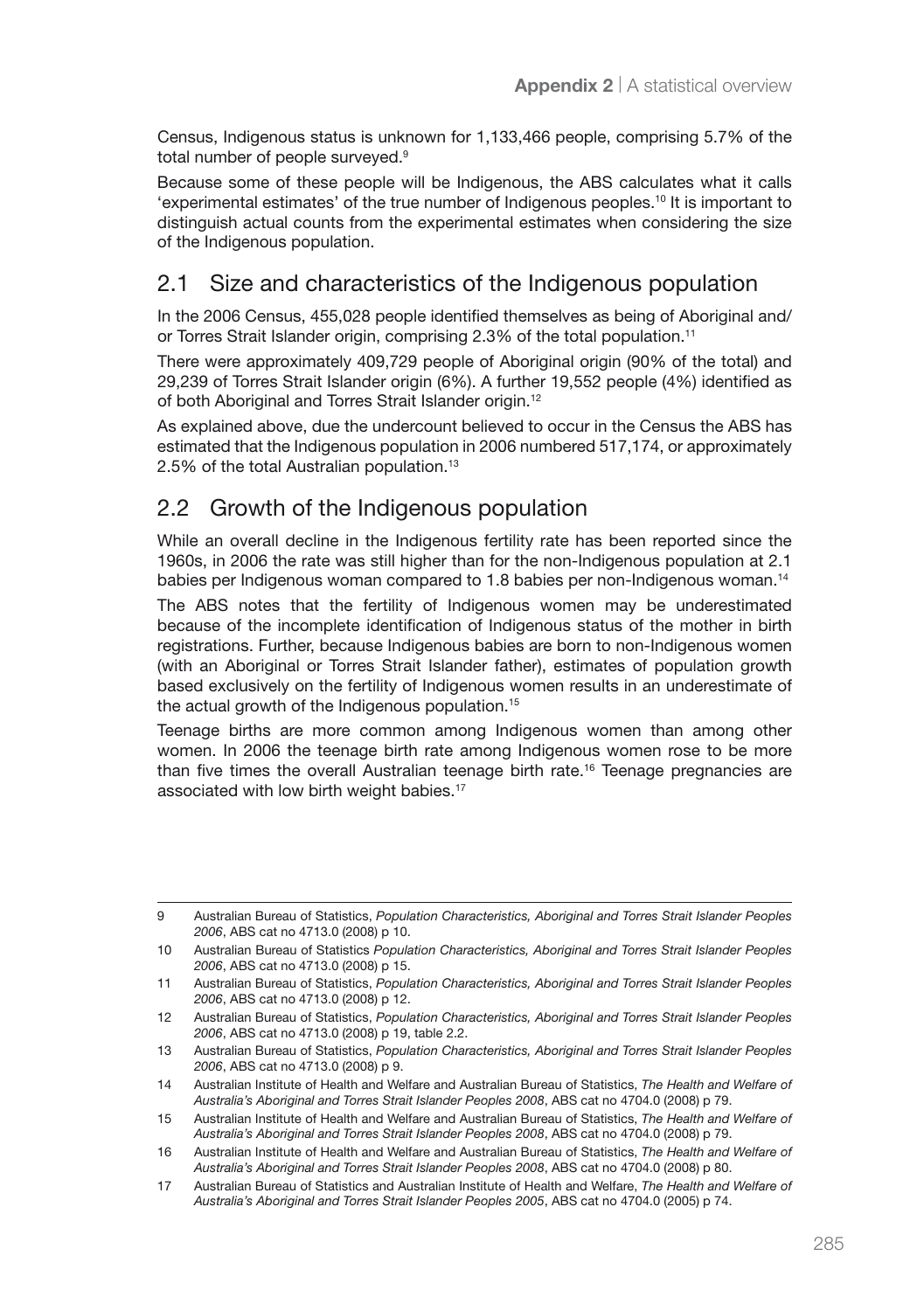### 2.3 Age structure of the Indigenous population and the cohort of young Indigenous peoples

As illustrated by Graph 1 below, the Indigenous population has a different age structure to the rest of the Australian population. In common with many other developed countries, the non-Indigenous population of Australia is ageing, whereas Indigenous peoples are facing increased growth in younger age groups.

In 2006, the median age was 21 years for Indigenous Australians, and 37 years for the non-Indigenous population. Thirty eight (38) percent of the Indigenous population were under 15 years of age compared with 19% of the non-Indigenous population.<sup>18</sup> Indigenous persons aged 65 years and over comprised 3% of the total Indigenous population in 2006.<sup>19</sup>



### 2.4 Where Indigenous peoples live

In 2006, over half of the total Indigenous population lived in New South Wales and Queensland (29% and 28% of the total Indigenous population respectively). Despite this, Indigenous peoples make up a small minority of the total population of these States (2% and 3.5% respectively). In the Northern Territory by contrast, while total numbers are relatively small, Indigenous peoples constitute 32% of the total population.<sup>21</sup>

Table 1 below details the percentage of the total number of Indigenous peoples that lives in each State and Territory, and the proportion of each State and Territory's population that is Indigenous.

<sup>18</sup> Australian Bureau of Statistics, Population Characteristics, *Aboriginal and Torres Strait Islander Peoples 2006*, ABS cat no 4713.0 (2008) p 14–15.

<sup>19</sup> Australian Bureau of Statistics, *Yearbook 2008*, ABS cat no 1301.0 (2008) p 198.

<sup>20</sup> Australian Bureau of Statistics, *Population Characteristics, Aboriginal and Torres Strait Islander Peoples 2006*, ABS cat no 4713.0 (2008) p 15, (unnumbered graph).

<sup>21</sup> Australian Bureau of Statistics, *Population Characteristics, Aboriginal and Torres Strait Islander Peoples 2006*, ABS cat no 4713.0 (2008) p 14.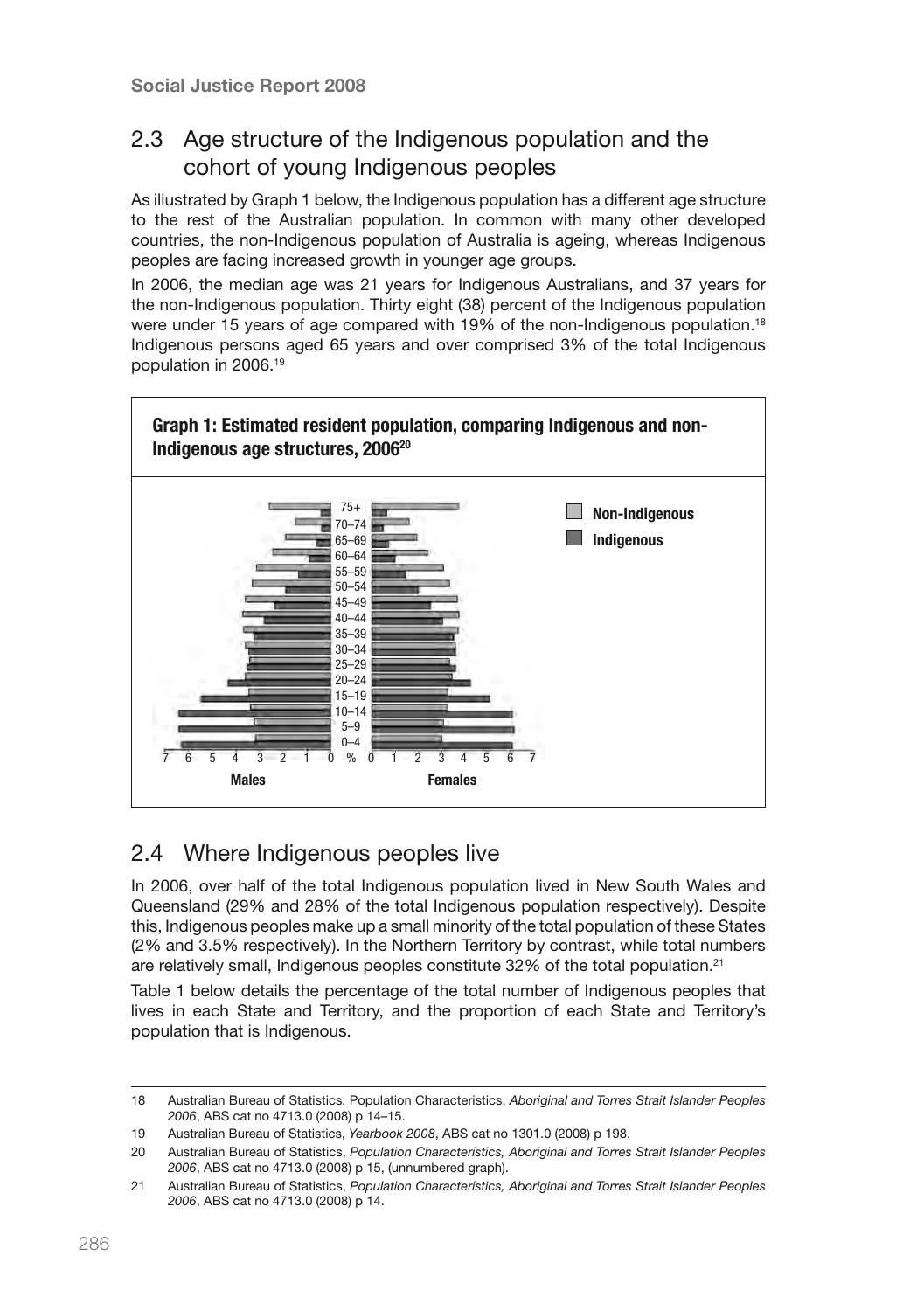| Table 1: Location of Indigenous peoples – by State and Territory (2006) <sup>22</sup> |                                                                                 |                                                                               |  |
|---------------------------------------------------------------------------------------|---------------------------------------------------------------------------------|-------------------------------------------------------------------------------|--|
|                                                                                       | Percentage of the total Indigenous<br>population living in a State or Territory | Percentage of the State or Territory's<br>total population that is Indigenous |  |
| <b>NSW</b>                                                                            | 28.7                                                                            | $2.2\phantom{0}$                                                              |  |
| Vic                                                                                   | 6.0                                                                             | 0.6                                                                           |  |
| <b>Old</b>                                                                            | 28.3                                                                            | 3.6                                                                           |  |
| SA                                                                                    | 5.0                                                                             | 1.7                                                                           |  |
| <b>WA</b>                                                                             | 15.1                                                                            | 3.8                                                                           |  |
| Tas                                                                                   | 3.3                                                                             | 3.4                                                                           |  |
| <b>NT</b>                                                                             | 12.9                                                                            | 31.6                                                                          |  |
| <b>ACT</b>                                                                            | 0.8                                                                             | 1.2                                                                           |  |

The majority of Torres Strait Islanders (86.2%) live on mainland Australia, with 13.8% living in the Torres Strait region. In 2006, 64% of the Torres Strait Islander population lived in Queensland.<sup>23</sup>

#### (a) Remoteness

With reference to the categories of the Australian Standard Geographical Classification Remoteness Structure, in the 2006 Census almost one third of the estimated Indigenous population resided in Major Cities (32%); 21% lived in Inner Regional areas; 22% in Outer Regional areas; 10% in Remote areas and 16% in Very Remote areas.

In contrast, with the non-Indigenous population there was a much higher concentration in Major Cities (69%) with less than 2% living in Remote and Very Remote areas.<sup>24</sup>

# 3. Indigenous households and families

An Indigenous household is defined by the ABS as being one in which an Indigenous person was resident and present on census night. These are further classified as family, multi-family, group and lone person households.<sup>25</sup>

In the 2006 Census there were 166,668 Indigenous households recorded. Of these, 76% were one family households, of the remaining 24%, 5% were multi-family households, and 5% were group households. Approximately 14% were lone person households.26

<sup>22</sup> Australian Bureau of Statistics, *Population Characteristics, Aboriginal and Torres Strait Islander Peoples 2006*, ABS cat no 4713.0 (2008) p 16.

<sup>23</sup> Australian Bureau of Statistics, Population Characteristics, *Aboriginal and Torres Strait Islander Peoples 2006*, ABS cat no 4713.0 (2008) p 12.

<sup>24</sup> Australian Bureau of Statistics, Population Characteristics, *Aboriginal and Torres Strait Islander Peoples 2006*, ABS cat no 4713.0 (2008) p 13.

<sup>25</sup> Australian Bureau of Statistics, *Population Characteristics, Aboriginal and Torres Strait Islander Peoples 2006*, ABS cat no 4713.0 (2008) p 27.

<sup>26</sup> Australian Bureau of Statistics, *Population Characteristics, Aboriginal and Torres Strait Islander Peoples 2006*, ABS cat no 4713.0 (2008) p 27.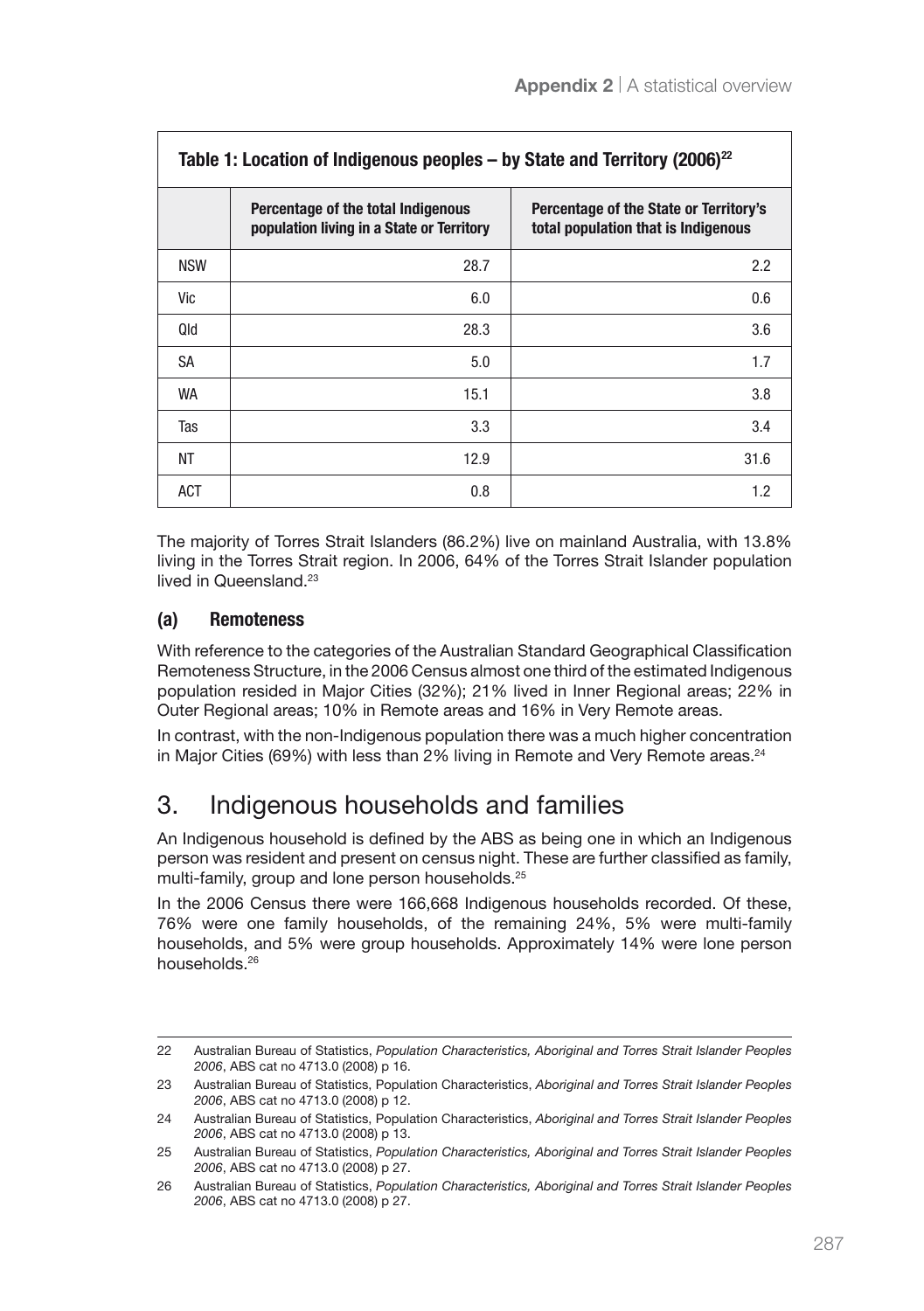Couples with dependent children comprise 40% of Indigenous families, whereas 30% were one parent families (as opposed to 10% of non-Indigenous families) and 33% were couples without children (compared with 53% of non-Indigenous couples).<sup>27</sup>

Indigenous peoples are more likely to live in one or multi-family households than non-Indigenous peoples (81% compared with 68%) and less likely to live in lone person households (14% compared with 23%).<sup>28</sup>

Living arrangements vary according to remoteness. For example, multi-family households increase with remoteness whereas one parent families tend to live in major cities.<sup>29</sup>

# 4. Language and culture

Indigenous cultures today reflect both traditional elements and the influence of non-Indigenous cultures. The 2006 Census reported:

- 86% of Indigenous respondents reported speaking only English at home, which is about the same as the non-Indigenous population (83%);
- 12% of Indigenous respondents reported speaking an Indigenous language at home; with three quarters of those recording they were also fluent in English;
- Many Indigenous peoples are bilingual; however, the pattern varies with geographical location with 56% of respondents living in remote areas reported speaking an Indigenous language, compared with one per cent in urban centres;
- Older Indigenous peoples (over 45 years) are more likely to speak an Indigenous language than younger Indigenous peoples. (Of those Indigenous peoples aged 45 years and over, 13% speak an Indigenous language, compared with 10% of 0–14 year olds);
- Indigenous languages are more likely to be spoken in the centre and north of Australia than in the south.30

The Indigenous social surveys indicate Indigenous peoples are maintaining their links to Indigenous cultures. The 1994 National Aboriginal and Torres Strait Islander Survey (the predecessor of the NATSISS 2002) reported approximately 60% of Indigenous respondents identified with a clan, tribal or language group.31 The NATSISS 2002 shows a similar proportion (just over half) of Indigenous respondents continued to identify with a clan, tribal or language group despite there being a decline in the proportion (29% to 22%) of people who lived in homelands and traditional country over the period of the social surveys.<sup>32</sup>

<sup>27</sup> Australian Bureau of Statistics, *Population Characteristics, Aboriginal and Torres Strait Islander Peoples 2006*, ABS cat no 4713.0 (2008) p 28.

<sup>28</sup> Australian Bureau of Statistics, *Population Characteristics, Aboriginal and Torres Strait Islander Peoples 2006*, ABS cat no 4713.0 (2008) p 27.

<sup>29</sup> Australian Bureau of Statistics, *Population Characteristics, Aboriginal and Torres Strait Islander Peoples 2006*, ABS cat no 4713.0 (2008) p 27.

<sup>30</sup> Australian Bureau of Statistics, *Population Characteristics, Aboriginal and Torres Strait Islander Peoples 2006*, ABS cat no 4713.0 (2008) p 35–37.

<sup>31</sup> Australian Bureau of Statistics, *National Aboriginal and Torres Strait Islander Survey 1994 – Detailed Findings*, ABS cat no 4190.0 (1995) p 4.

<sup>32</sup> Australian Bureau of Statistics, *National Aboriginal and Torres Strait Islander Health Survey 2004–05*, ABS cat no 4715.0 (2005).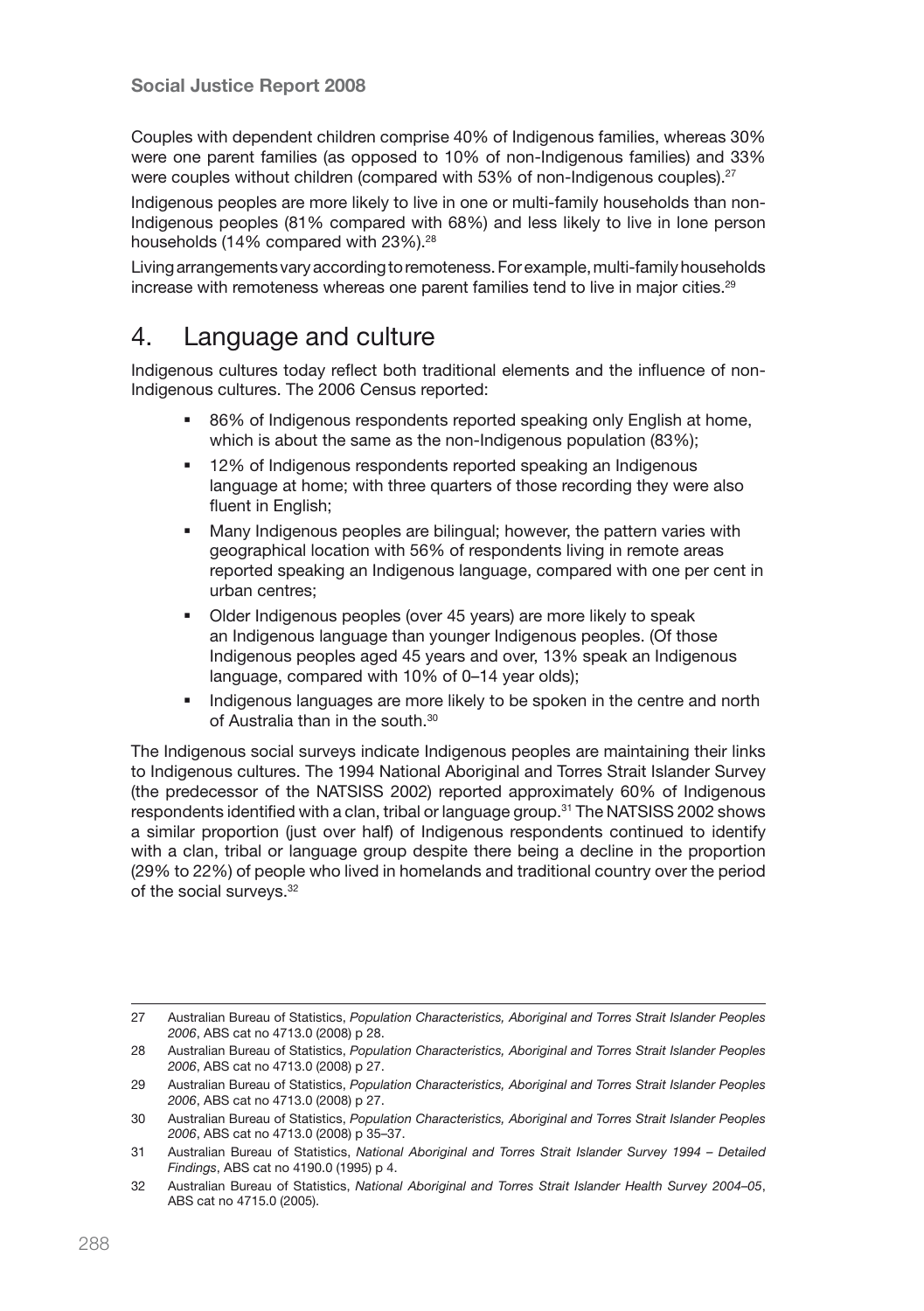# 5. Health

#### 5.1 Self reported health status

In the NATSIHS 2004–05:

- 43% of Indigenous respondents aged 15 years and over reported their health as very good or excellent;
- 35% reported their health as being good; and
- **22% reported their health as fair or poor.**

After adjusting for differences in the age structures of the Indigenous and non-Indigenous populations, Indigenous Australians were twice as likely as non-Indigenous Australians to report their health as fair or poor in 2004–05.

Indigenous Australians aged 15 years and over in non-remote areas were more likely than those in remote areas to report fair or poor health (23% compared with 19%).<sup>33</sup>

# 5.2 Life expectation and mortality

Under the life expectation estimation formula adopted by the ABS in 2003, $34$  Indigenous males' life expectation was estimated to be 59.4 years over 1996–2001, while female life expectation was estimated to be 64.8 years: a life expectation inequality gap when compared to the general Australian population of approximately 17 years for the same five year period. The ABS has not released a life expectation estimate for Indigenous peoples for the years 2002 on.35

Indigenous peoples' life expectation appears to be similar to that of people in developing countries. Although international comparisons should be made with some caution because of the different formulae with which life expectation is calculated between jurisdictions, with reference to the 2005 United Nation's Human Development Index Indigenous peoples appear to have a life expectation approximating that of the people of Turkmenistan (62.4 years).<sup>36</sup>

The gap in life expectation between Indigenous and non-Indigenous Australians exists in part because of the dramatic increase in life expectation enjoyed by the non-Indigenous population over the past century. Over the period 1890 – 1997, for example, it has been estimated that, for the non-Indigenous population, women's life expectancy increased around 26 years; while for males, 28 years. In contrast, while figures are not available, much smaller gains appear to have occurred in the Indigenous population contributing to the development of a 17 year life expectation gap.<sup>37</sup>

In 2006, the median age at death for the general population in Australia was 77.3 years for males and 83.3 years for females. This represents an increase of 6.2 years and 5.7 years for males and females respectively since 1986 alone.<sup>38</sup>

<sup>33</sup> Australian Institute of Health and Welfare and Australian Bureau of Statistics, *The Health and Welfare of Australia's Aboriginal and Torres Strait Islander Peoples 2008*, ABS cat no 4704.0 (2008) p 9.

<sup>34</sup> There are long-standing issues pertaining to the identification of an Aboriginal and/or Torres Strait Islander person as the deceased on death certificates that prevent definitive statements being made about Indigenous peoples' life expectation, hence the reliance on life expectation estimation formulas to arrive at figures. In 2006, it was estimated that only 55% of the deaths of Indigenous peoples were correctly identified. Australian Bureau of Statistics, *Deaths 2006*, ABS cat no 3320.0 (2006) p 69, Table 9.1.

<sup>35</sup> Australian Institute of Health and Welfare and Australian Bureau of Statistics, *The Health and Welfare of Australia's Aboriginal and Torres Strait Islander Peoples 2008*, ABS cat no 4704.0 (2008) p 154.

<sup>36</sup> United Nations Development Program, *Human Development Report 2005* (2005) p 220, Table 1.

<sup>37</sup> F Baum, *The New Public Health* (2002) p 198.

<sup>38</sup> Australian Bureau of Statistics, *Deaths 2006*, ABS cat no 3320.0 (2006) p 9.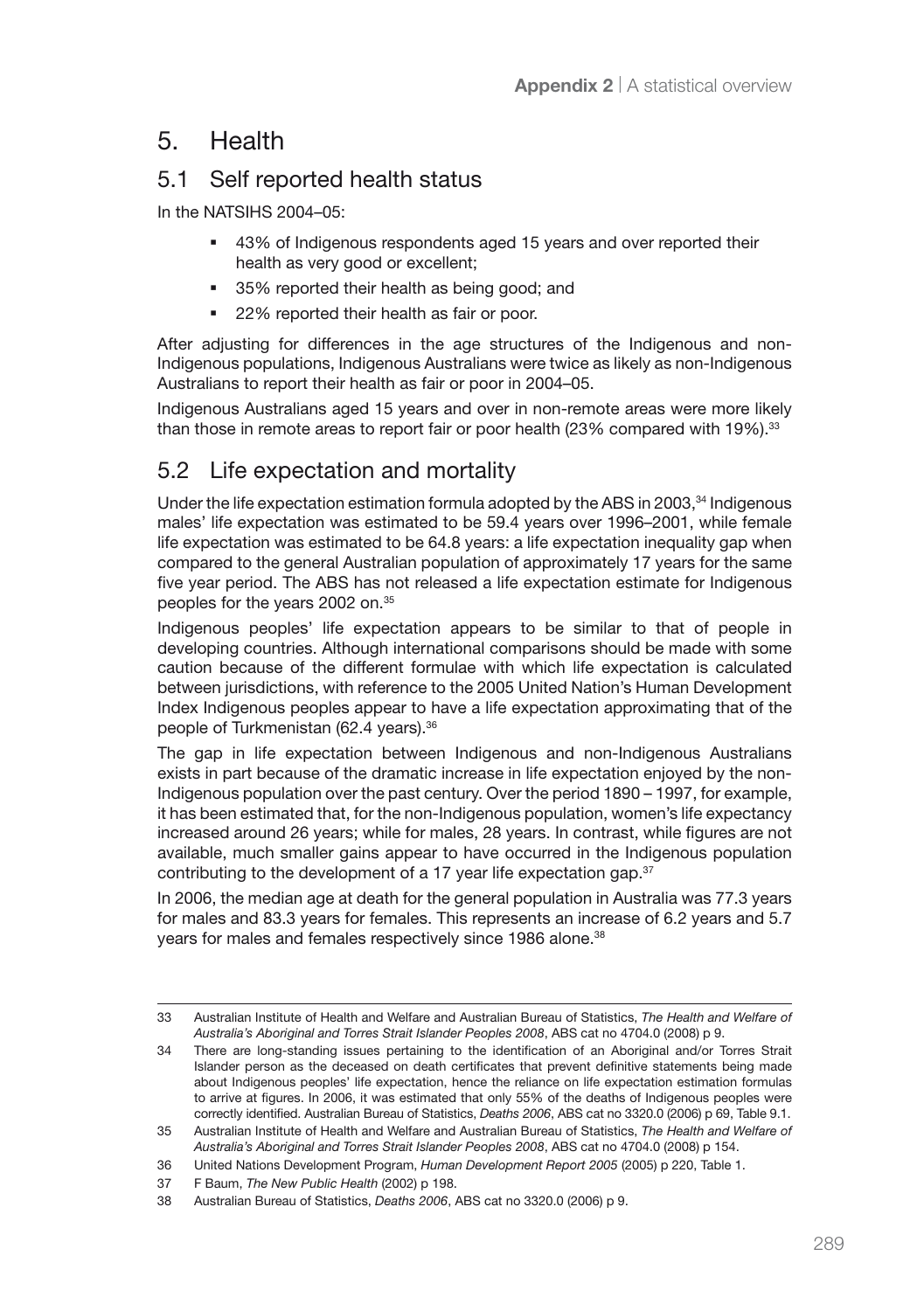#### Social Justice Report 2008

Other statistics show remarkable reductions in the impact of diseases in the general population. These statistics demonstrate that significant improvements in the health and life expectation of population groups can occur within decades. For example, in the general population:

- death rates from cardiovascular disease have fallen 30% in Australia since 1991, and 70% in the last 35-years; $39$  and
- the infant morality rate in 2006 was 4.7 infant deaths per 1,000 live births 46% lower than the 1986 rate which was 8.8 deaths per 1,000 live births.40

Because of these rapid health gains in the general population, and despite some significant health gains being made by Indigenous peoples in the 1970s and 1980s, the relative health status of the two population groups is marked by a significant equality gap that has remained static or even grown wider across a number of indicators as set out below in the text under various sub-headings.

#### Text Box 1: International comparisons in Indigenous peoples' life expectancy

Approximately 30 years ago, life expectation for Indigenous peoples in Canada, New Zealand and the United States of America was, like Indigenous peoples in Australia today, significantly lower than that of the respective non-Indigenous populations of those countries.

However, significant gains in life expectation by Native Americans and Canadians and the Maori have been made in recent decades. Today, Australia has fallen significantly behind in improving the life expectation of its Indigenous peoples. Although comparisons should be made with caution (because of the way different countries calculate life expectation) data from the late 1990s suggests Indigenous males in Australia live between 8.8 and 13.5 years less than Indigenous males in Canada, New Zealand and the USA; and Indigenous females in Australia live between 10.9 and 12.6 years less than Indigenous females in these countries.<sup>41</sup>

#### (a) Mortality

For the period 2001–05, among the residents of Queensland, Western Australia, South Australia and the Northern Territory (jurisdictions where the data is deemed reliable), deaths recorded as being of an Indigenous person accounted for 3.2% of all deaths, higher than their presence as a percentage of the total population (as noted, estimated at 2.5%).42

In Queensland, Western Australia, South Australia and the Northern Territory combined, approximately 75% of Indigenous males and 65% of Indigenous females died before the age of 65 years. In contrast, in the non-Indigenous population 26% of males and 16% of females died aged less than 65 years.<sup>43</sup>

<sup>39</sup> Australian Bureau of Statistics, *Australian Social Trends 2002*, ABS cat. no. 4102.0 (2002) p 83–85.

<sup>40</sup> Australian Bureau of Statistics, *Deaths 2006*, ABS cat no 3320.0 (2006) p 8.

<sup>41</sup> I Ring and D Firman, 'Reducing Indigenous mortality in Australia: lessons from other countries', *Medical Journal of Australia* (1998) 169, p 528–533.

<sup>42</sup> Australian Institute of Health and Welfare and Australian Bureau of Statistics, *The Health and Welfare of Australia's Aboriginal and Torres Strait Islander Peoples 2008*, ABS cat no 4704.0 (2008) p 156–7.

<sup>43</sup> Australian Institute of Health and Welfare and Australian Bureau of Statistics, *The Health and Welfare of Australia's Aboriginal and Torres Strait Islander Peoples 2008*, ABS cat no 4704.0 (2008) p 156–7.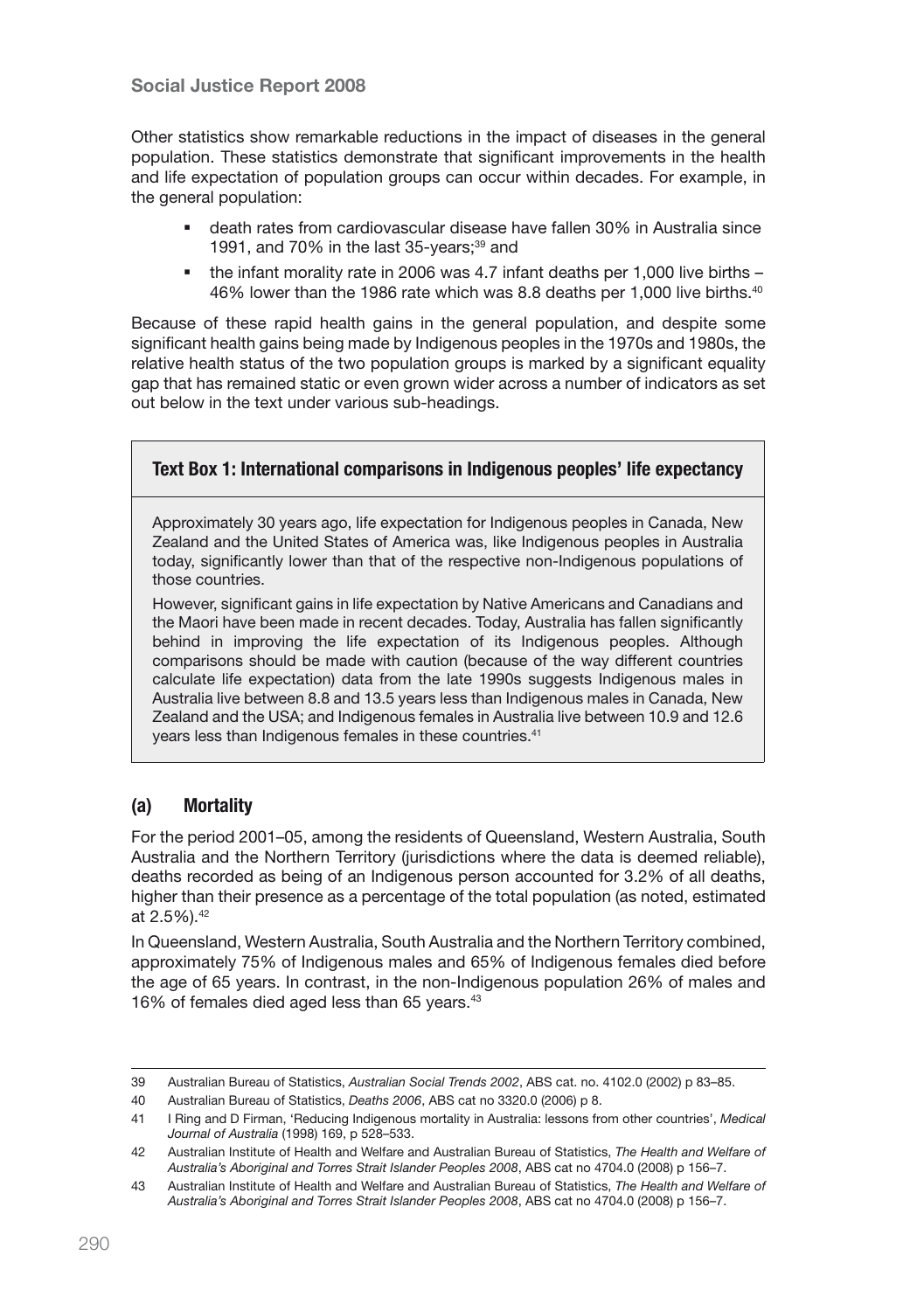For the period 2001–05, Indigenous infant deaths represented 6.4% of total Indigenous male deaths and 5.7% of total Indigenous female deaths compared with 0.9% and 0.8% of the total for non-Indigenous male and female infant deaths.<sup>44</sup>

#### (b) Years of life lost

Years of Life Lost (YLL) is an indicator of premature mortality.

A 2003 study on the burden of disease and injury among Indigenous peoples found there were an estimated 51,475 YLL due to disease and injury for the Indigenous population, or approximately 4% of the total YLL for disease and injury for the total Australian population.45 This is significantly higher than their presence as a percentage of the total population.

Cardiovascular disease was the leading cause of years of life lost accounted for around one-quarter of total YLL among Indigenous peoples; followed by cancer (14% of YLL); unintentional injuries (11%), intentional injuries (9%) and diabetes (7%).<sup>46</sup>

### 5.3 Infant and child health

#### (a) Low birth weight infants

Indigenous infant and child health is significantly poorer than that of non-Indigenous infants and children. A 'low birth weight baby' weighs less than 2,500 grams at birth $47$ indicating, among other things, foetal malnutrition. There is a growing body of evidence that suggests a malnourished foetus will program its body in a way that will incline it to chronic diseases later in life.<sup>48</sup>

Approximately twice as many low birth weight infants were born to Indigenous women compared to those born to non-Indigenous women over 2001 and 2004.49 The ABS reported in 2005 that since 1991 there appears to be no change in both the rates of low birth-weight infants being born to Indigenous women and the mean birth weights of those infants.<sup>50</sup>

#### (b) Infant mortality

After significant reductions to the Indigenous infant mortality rate in the 1970s and 1980s, there was a levelling out of the rate in the mid 1990s. The decline is believed to have halted because of the generally poorer health of Indigenous mothers; their exposure to risk factors; and the poor state of health infrastructure in which infants were raised.<sup>51</sup>

The infant mortality rate is expressed as the number of deaths in the first year per 1,000 births in a population. The ABS concluded in 2001 that no reliable Indigenous infant mortality rate national trend (either for better or worse) was identifiable, largely

<sup>44</sup> Australian Institute of Health and Welfare and Australian Bureau of Statistics, *The Health and Welfare of Australia's Aboriginal and Torres Strait Islander Peoples 2008*, ABS cat no 4704.0 (2008) p 156–7.

<sup>45</sup> Australian Institute of Health and Welfare and Australian Bureau of Statistics, *The Health and Welfare of Australia's Aboriginal and Torres Strait Islander Peoples 2008*, ABS cat no 4704.0 (2008) p 159.

<sup>46</sup> Australian Institute of Health and Welfare and Australian Bureau of Statistics, *The Health and Welfare of Australia's Aboriginal and Torres Strait Islander Peoples 2008*, ABS cat no 4704.0 (2008) p 159.

<sup>47</sup> Australian Bureau of Statistics and Australian Institute of Health and Welfare, *The Health and Welfare of Australia's Aboriginal and Torres Strait Islander Peoples 2005* (2005) p 79.

<sup>48</sup> National Health and Medical Research Council, *Nutrition in Aboriginal and Torres Strait Islander Peoples, an information paper* (2000) p 21.

<sup>49</sup> Australian Institute of Health and Welfare and Australian Bureau of Statistics, *The Health and Welfare of Australia's Aboriginal and Torres Strait Islander Peoples 2008*, ABS cat no 4704.0 (2008) p 83.

<sup>50</sup> Australian Institute of Health and Welfare and Australian Bureau of Statistics, *The Health and Welfare of Australia's Aboriginal and Torres Strait Islander Peoples 2008*, ABS cat no 4704.0 (2008) p 84, Graph 6.6.

<sup>51</sup> N Thomson, 'Responding to our "Spectacular Failure"', in N Thompson, *The Health of Indigenous Australians*, (2005) p 490.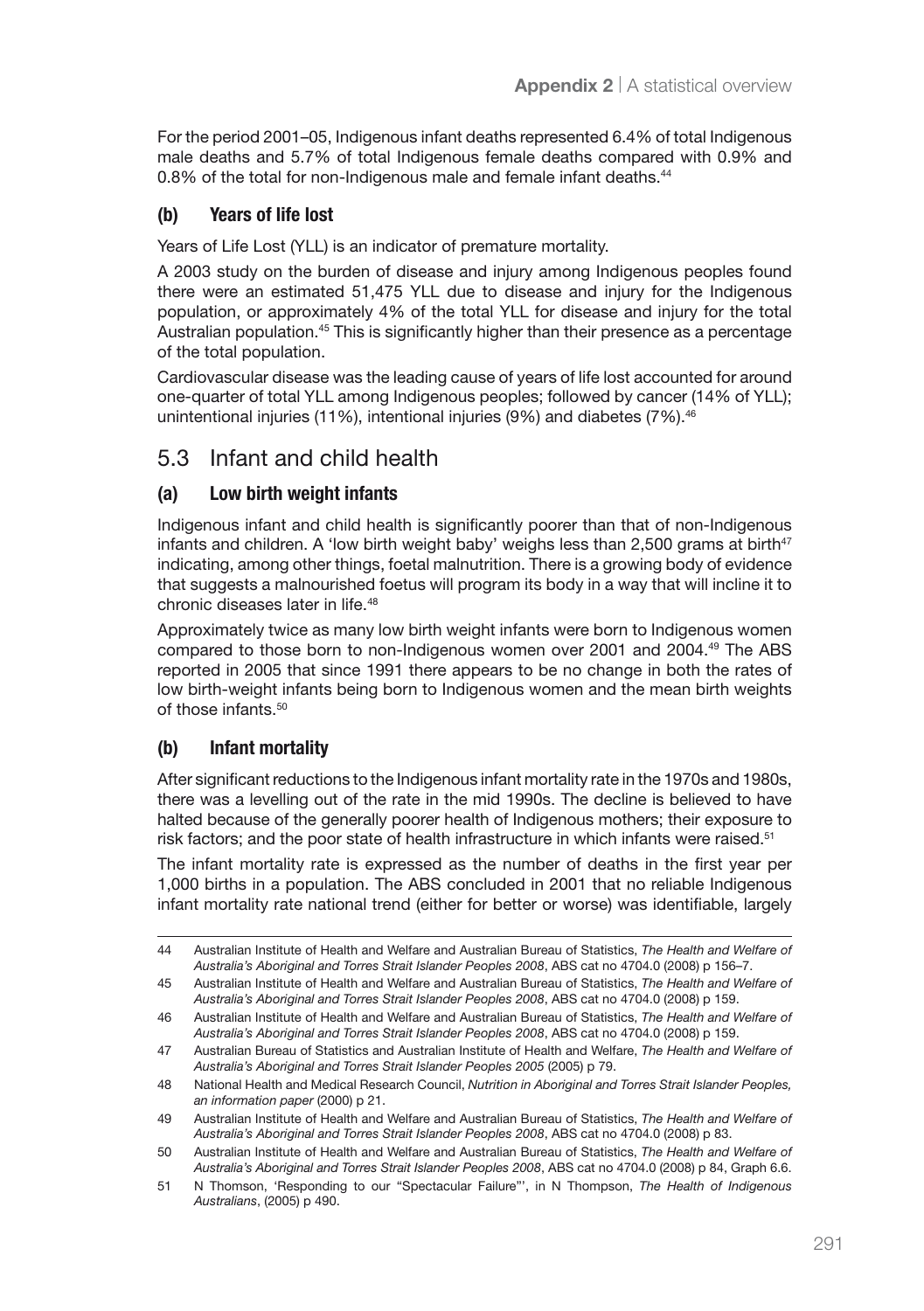because of the poor quality of data.<sup>52</sup> In jurisdictions where the data is deemed reliable, for the period 2001 to 2005, approximately two to three times the number of Indigenous infants died before their first birthday, as non-Indigenous infants.<sup>53</sup>

#### 5.4 Chronic diseases

Chronic diseases, and in particular cardiovascular disease, are the biggest single killers of Indigenous peoples and an area where the Indigenous and non-Indigenous health equality gap is most apparent.

The rates of death from the five main groups of chronic diseases compared to the non-Indigenous population over 2001–05 is set out in Table 2 as a Standardised Mortality Rate (SMR). The SMR is calculated by dividing recorded Indigenous deaths by expected Indigenous deaths (with the latter based on the age, sex and cause specific rates for non-Indigenous Australians).<sup>54</sup>

| Table 2: Indigenous Deaths, main causes, 2001–05 - Standardised Mortality Rate <sup>55</sup> |                  |                    |  |
|----------------------------------------------------------------------------------------------|------------------|--------------------|--|
| <b>Cause of Death</b>                                                                        | <b>Males SMR</b> | <b>Females SMR</b> |  |
| Diseases of the circulatory system                                                           | 3.2              | 2.7                |  |
| Neoplasms (including cancer)                                                                 | 1.5              | 1.6                |  |
| Endocrine, nutritional and metabolic diseases                                                | 7.5              | 10.1               |  |
| <b>Diabetes</b>                                                                              | 10.8             | 14.5               |  |
| Diseases of the respiratory system                                                           | 4.3              | 3.6                |  |
| Diseases of the digestive system                                                             | 5.8              | 5.1                |  |

# 5.5 Communicable diseases

Data highlighting the significantly higher rates of communicable diseases among Indigenous peoples compared to the non-Indigenous population is presented here from the National Notifiable Diseases Surveillance System. The ratio is calculated by dividing reported Indigenous notifications divided by expected Indigenous notifications. Expected notifications are calculated based on the age, sex and disease-specific rates of other Australians.<sup>56</sup>

<sup>52</sup> Australian Bureau of Statistics, *Deaths 2001*, ABS cat. no.3320.0 (2002) p 23.

<sup>53</sup> Australian Institute of Health and Welfare and Australian Bureau of Statistics, *The Health and Welfare of Australia's Aboriginal and Torres Strait Islander Peoples 2008*, ABS cat no 4704.0 (2008) p 94.

<sup>54</sup> Standardised morality rate is observed as Indigenous deaths divided by expected Indigenous deaths, based on the age, sex and cause specific rates for non-Indigenous Australians: Australian Institute of Health and Welfare, *Australia's Health 2008*, ABS cat no 8903.0 (2008) p 76.

<sup>55</sup> Australian Institute of Health and Welfare, *Australia's Health 2008*, ABS cat no 8903.0 (2008) Table 3.4.

<sup>56</sup> Australian Institute of Health and Welfare and Australian Bureau of Statistics, *The Health and Welfare of Australia's Aboriginal and Torres Strait Islander Peoples 2008*, ABS cat no 4704.0 (2008) p 130.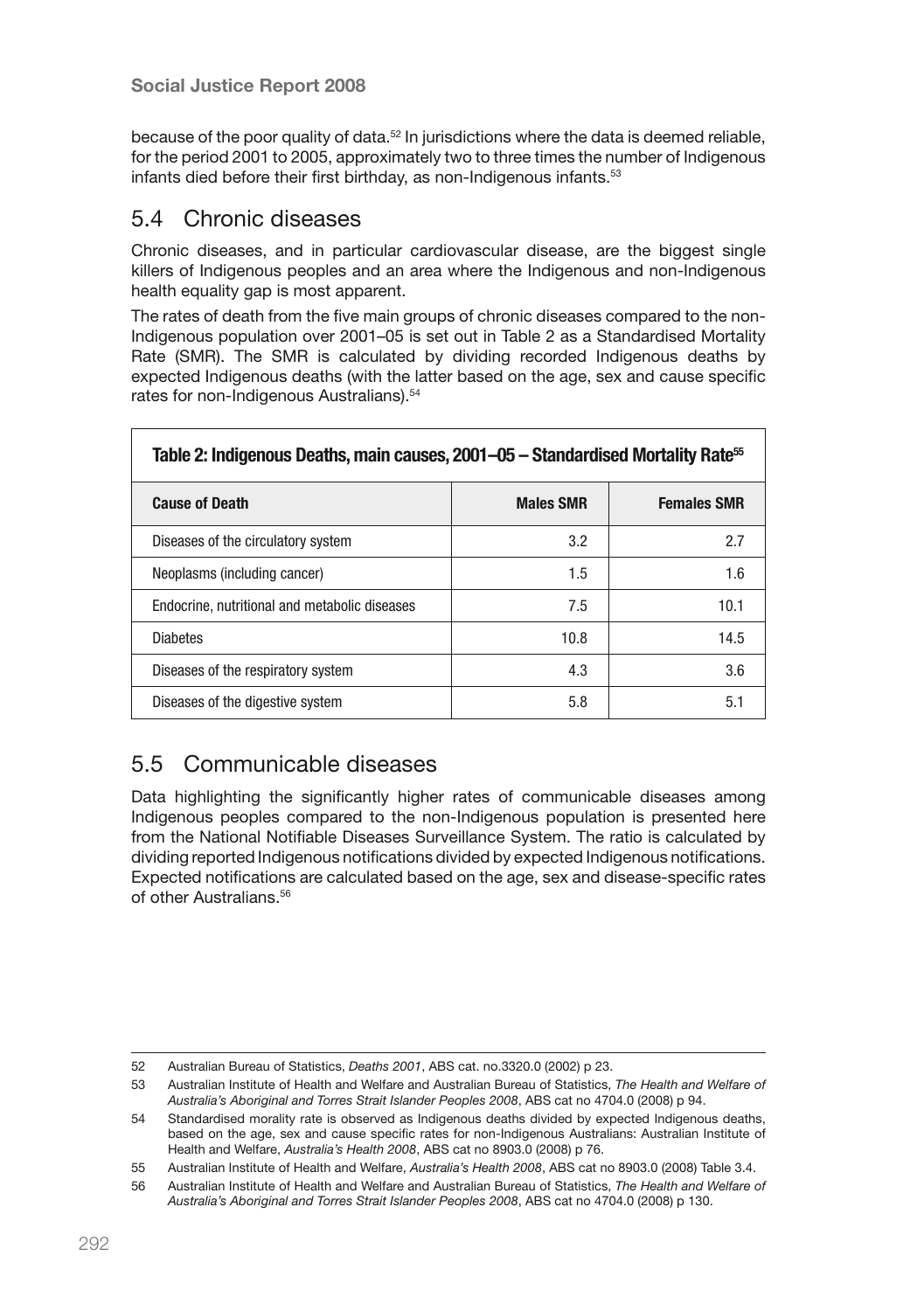| Table 3: Communicable diseases in Indigenous peoples reported as<br>multiples of the rates in the non-Indigenous population (2004–05) <sup>57</sup> |                                                               |  |  |
|-----------------------------------------------------------------------------------------------------------------------------------------------------|---------------------------------------------------------------|--|--|
| <b>Communicable disease</b>                                                                                                                         | Detected in Indigenous peoples at                             |  |  |
| <b>Hepatitis A</b>                                                                                                                                  | 11.7 times the rate detected in the non-Indigenous population |  |  |
| <b>Hepatitis B</b>                                                                                                                                  | 5.4 times the rate detected in the non-Indigenous population  |  |  |
| Meningococcal infection                                                                                                                             | 7.8 times the rate in the non-Indigenous population           |  |  |
| Salmonellosis                                                                                                                                       | 4.3 times the rate in the non-Indigenous population           |  |  |
| Chlamydia Infection                                                                                                                                 | 7.9 times the rate detected in the non-Indigenous population  |  |  |
| Tuberculosis                                                                                                                                        | 1.6 times the rate in the non-Indigenous population           |  |  |

# Table 3: Communicable diseases in Indigenous peoples reported as

# 5.6 Eye and ear health

Indigenous peoples reported having cataracts and either complete or partial blindness at higher rates than non-Indigenous people. Within the Indigenous population, those living in non-remote areas were more likely to report eye and sight problems (32%) than those living in remote areas  $(25\%)$ .<sup>58</sup>

Otitis media is a common childhood disease of the inner ear and easily treated. Untreated recurrence of chronic otitis media is often characterised by a perforated eardrum, which can lead to hearing loss and even deafness, impacting on a child's ability to learn, and gain employment later in life.

In 2004–05, rates of otitis media were three times as high among Indigenous children aged 0–14 years as non-Indigenous children. In 2004–05, a higher proportion of Indigenous peoples than non-Indigenous people reported ear and hearing problems across all age groups, except for those aged 55 years and over.59

# 5.7 Social and emotional well being

The NATSIHS 2004–5 was the first Indigenous-specific survey by the Australian Bureau of Statistics that aimed to measure the emotional and social health of Indigenous adults. In this, more than half the adult Indigenous population reported being happy (71%), calm and peaceful (56%), and/ or full of life (55%) all or most of the time. Just under half (47%) said they had a lot of energy all or most of the time.<sup>60</sup> And Indigenous peoples in remote areas were more likely to report having had these positive feelings all or most of the time, than were Indigenous peoples living in non-remote areas. Conversely, about 15% of the total number of adults who were asked felt these things

<sup>57</sup> Australian Institute of Health and Welfare and Australian Bureau of Statistics, *The Health and Welfare of Australia's Aboriginal and Torres Strait Islander Peoples 2008*, ABS cat no 4704.0 (2008) p 121, Table 7.34.

<sup>58</sup> Australian Institute of Health and Welfare and Australian Bureau of Statistics, *The Health and Welfare of Australia's Aboriginal and Torres Strait Islander Peoples 2008*, ABS cat no 4704.0 (2008) p 133.

<sup>59</sup> Australian Institute of Health and Welfare and Australian Bureau of Statistics, *The Health and Welfare of Australia's Aboriginal and Torres Strait Islander Peoples 2008*, ABS cat no 4704.0 (2008) p 134.

<sup>60</sup> Australian Bureau of Statistics, *National Aboriginal and Torres Strait Islander Health Survey 2004–05*, ABS cat no 4715.0 (2005) p 3.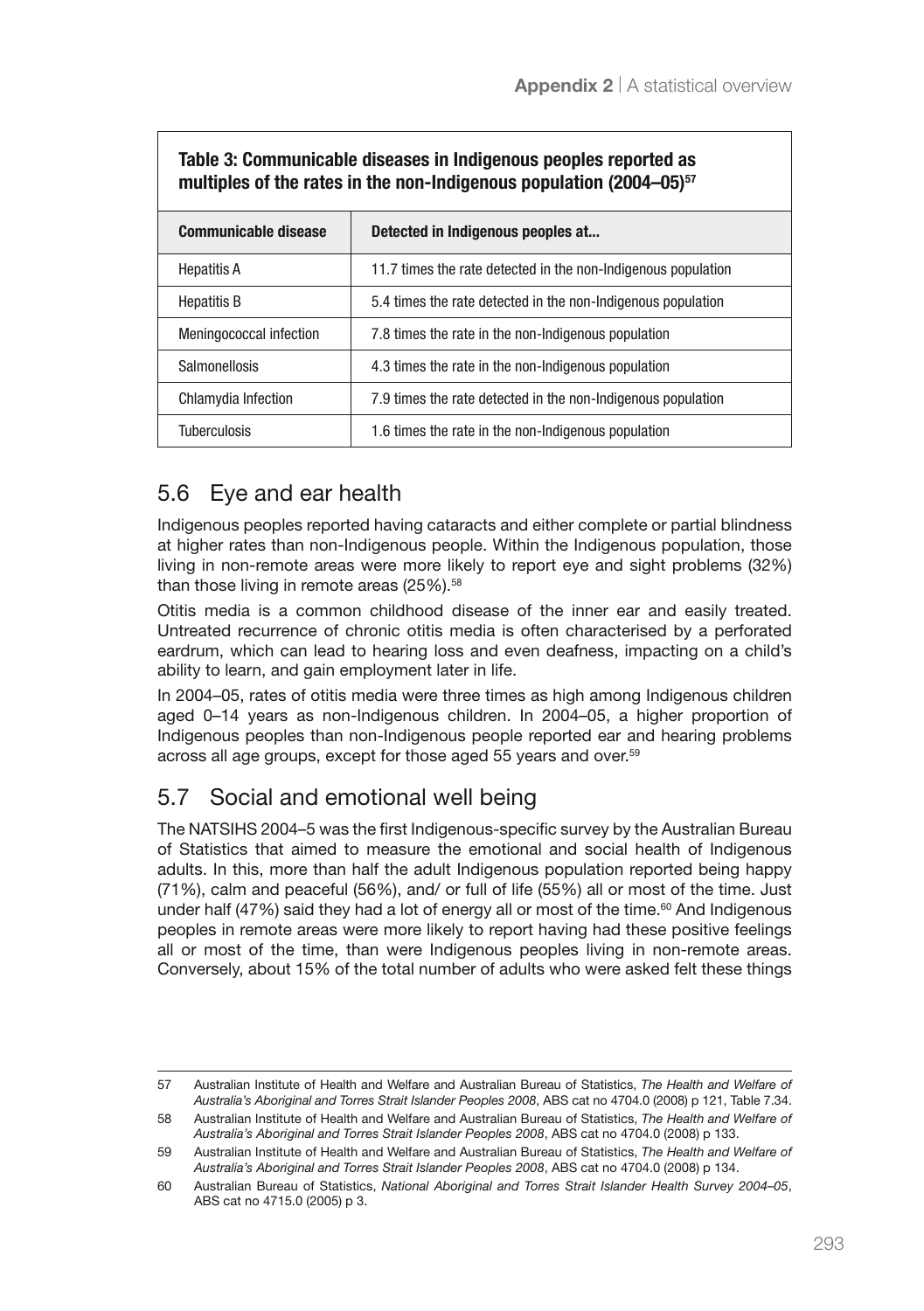only a little of the time, or none of the time. Results again were better for Indigenous peoples in remote areas.<sup>61</sup>

The NATSIHS 2004–5 also included five questions designed to highlight psychological distress. Responses showed that almost one in ten Indigenous adults reported feeling nervous all or most of the time. When asked how often they felt without hope, 7% said that they had this feeling all or most of the time. Similarly, 7% said that they felt so sad that nothing could cheer them up, all or most of the time. A higher proportion of the Indigenous population reported feeling restless (12%) and/ or that everything was an effort all or most of the time (17%).<sup>62</sup>

The Western Australian Aboriginal Child Health Survey collected data on approximately 5,000 Indigenous children over 2000–01. It reported that one in four Aboriginal children were at high risk of developing serious emotional or behavioural difficulties. This compares to about 1 in 6 or 7 of non-Aboriginal children.<sup>63</sup>

# 5.8 Mental health

Data on hospitalisations for mental and behavioural disorders provide a measure of the use of hospital services by those with problems related to mental health. In 2005– 06 there were more hospitalisations of Indigenous males and females than expected based on the rates for other Australians for most types of mental and behavioural disorders.64 In particular, hospitalisations for 'mental and behavioural disorders due to psychoactive substance use' were almost five times higher for Indigenous males and around three times higher for Indigenous females.<sup>65</sup>

Hospitalisation rates for intentional self-harm may also be indicative of mental illness and distress. In 2005–06, Indigenous Australians were three times more likely to be hospitalised for intentional self-harm than other Australians.<sup>66</sup>

#### 5.9 Health risk factors

#### (a) Tobacco smoking

Tobacco smoking was the leading cause of the burden of disease and injury for Indigenous Australians in 2003, accounting for 12.1% of the total burden and 20% of all deaths.67 In 2004–05, half (50%) of the adult Indigenous population were current daily (or regular) smokers, approximately twice the rate in the non-Indigenous population.68

While smoking rates have decreased slightly for the total Australian population over the ten years to 2004–05, there has been no significant change in smoking rates for

<sup>61</sup> Australian Bureau of Statistics, *National Aboriginal and Torres Strait Islander Health Survey 2004–05*, ABS cat no 4715.0 (2005) p 3.

<sup>62</sup> Australian Bureau of Statistics, *National Aboriginal and Torres Strait Islander Health Survey 2004–05*, ABS cat no 4715.0 (2005) p 3.

<sup>63</sup> S Zubrick, S Silburn, D Lawrence and others, *The Western Australian Aboriginal Child Health Survey: The Social and Emotional Wellbeing of Aboriginal Children and Young People*, Curtin University of Technology and Telethon Institute for Child Health Research (2005) p 30.

<sup>64</sup> Australian Institute of Health and Welfare and Australian Bureau of Statistics, *The Health and Welfare of Australia's Aboriginal and Torres Strait Islander Peoples 2008*, ABS cat no 4704.0 (2008) p 111.

<sup>65</sup> Australian Institute of Health and Welfare and Australian Bureau of Statistics, *The Health and Welfare of Australia's Aboriginal and Torres Strait Islander Peoples 2008*, ABS cat no 4704.0 (2008) p 111.

<sup>66</sup> Australian Institute of Health and Welfare and Australian Bureau of Statistics, *The Health and Welfare of Australia's Aboriginal and Torres Strait Islander Peoples 2008*, ABS cat no 4704.0 (2008) p 111.

<sup>67</sup> Australian Institute of Health and Welfare and Australian Bureau of Statistics, *The Health and Welfare of Australia's Aboriginal and Torres Strait Islander Peoples 2008*, ABS cat no 4704.0 (2008) p 139.

<sup>68</sup> Australian Institute of Health and Welfare and Australian Bureau of Statistics, *The Health and Welfare of Australia's Aboriginal and Torres Strait Islander Peoples 2008*, ABS cat no 4704.0 (2008) p 139.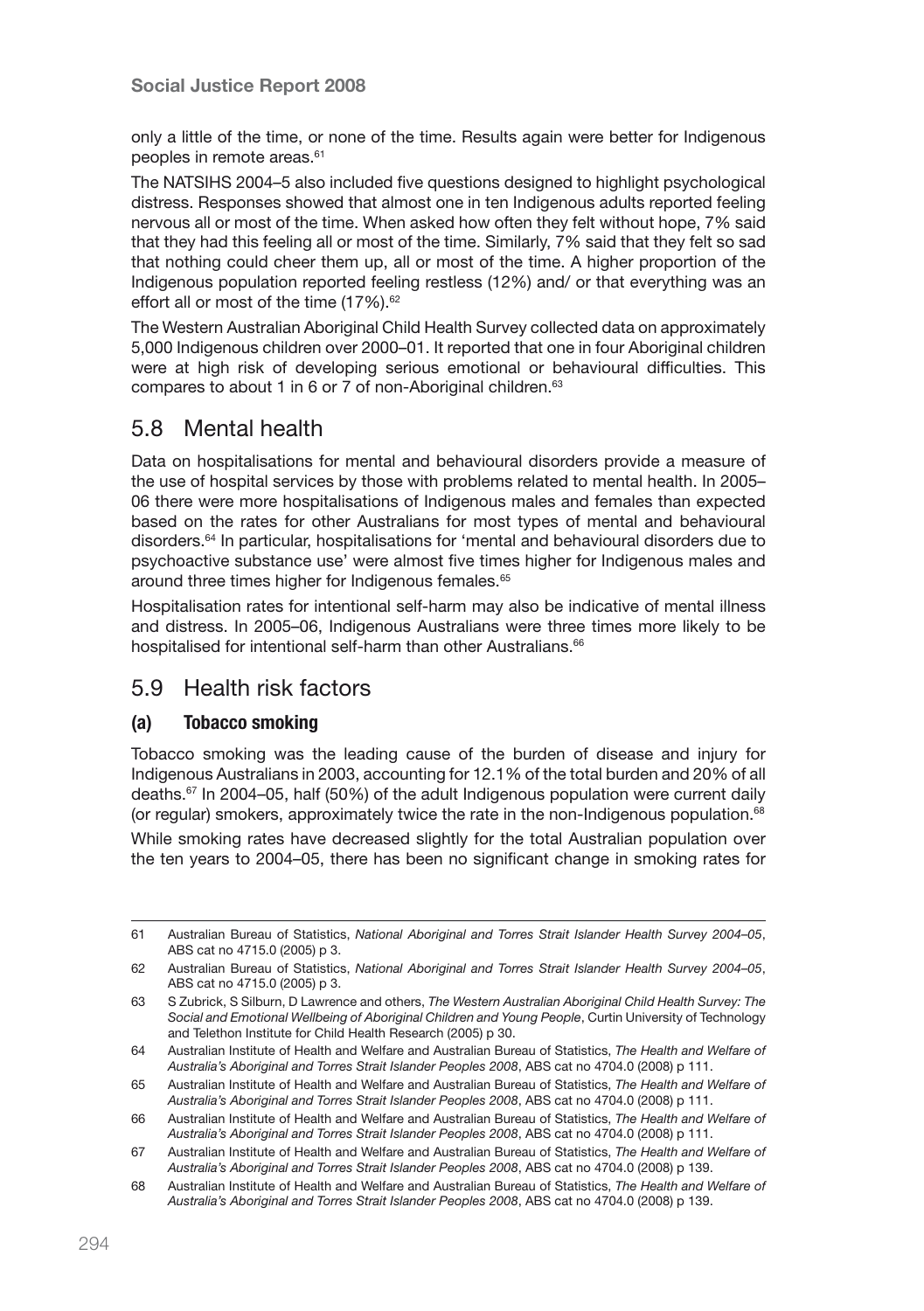the Indigenous population in this period. For both men and women, smoking was more prevalent among Indigenous adults than non-Indigenous adults in every age group.<sup>69</sup>

#### (b) Obesity

High body mass and obesity was the second leading cause of the burden of illness and injury among Indigenous Australians in 2003, accounting for 11% of the total burden of disease and 13% of all deaths.<sup>70</sup>

In 2004–05, it was reported that 38% of Indigenous peoples aged 15 years and over were a healthy weight, 28% were overweight, and 29% were obese. Overall, more than half (57%) of Indigenous peoples aged 15 years and over were overweight or obese.<sup>71</sup>

Between 1995 and 2004–05, rates of overweight/ obesity among Indigenous peoples aged 15 years and over in non-remote areas increased from 48% to 56%.72

Overall, rates of overweight/ obesity for Indigenous and non-Indigenous men are similar. In contrast Indigenous women are more than one and half times more likely to be overweight/ obese than non-Indigenous women.<sup>73</sup>

#### (c) Excessive alcohol consumption

In 2003, alcohol was associated with 7% of all deaths and 6% of the total burden of disease for Indigenous Australians. Excessive alcohol consumption also accounted for the greatest proportion of the burden of disease and injury for young Indigenous males (aged 15–34 years) and the second highest (after intimate partner violence) for young Indigenous females.74

In the NATSIHS 2004–5, Indigenous peoples aged 18 years and over were found to be more likely than non-Indigenous people to abstain from drinking alcohol. Of those who did consume alcohol in the week prior to the survey, one in six Indigenous adults (16%) reported long-term (or chronic) risky/ high risk alcohol consumption, up from 13% in 2001. In non-remote areas, the proportion of Indigenous adults who drank at chronic risky or high risk levels increased from 12% in 2001 to 17% in 2004–05.75

While rates of risky/ high risk drinking were similar for Indigenous peoples in remote and non-remote areas, people in remote areas were nearly three times as likely as those in non-remote areas to report never having consumed alcohol (18% compared with 6%).<sup>76</sup>

#### (d) Petrol sniffing

Petrol sniffing is reported in many Indigenous communities across Australia, but it is a particular problem in central Australian Indigenous communities. While it is not a major determinant of poor health in Indigenous Australians nationally, it is included here

<sup>69</sup> Australian Institute of Health and Welfare and Australian Bureau of Statistics, *The Health and Welfare of Australia's Aboriginal and Torres Strait Islander Peoples 2008*, ABS cat no 4704.0 (2008) p 139–140.

<sup>70</sup> Australian Institute of Health and Welfare and Australian Bureau of Statistics, *The Health and Welfare of Australia's Aboriginal and Torres Strait Islander Peoples 2008*, ABS cat no 4704.0 (2008) p 144.

<sup>71</sup> Australian Institute of Health and Welfare and Australian Bureau of Statistics, *The Health and Welfare of Australia's Aboriginal and Torres Strait Islander Peoples 2008*, ABS cat no 4704.0 (2008) p 144.

<sup>72</sup> Australian Institute of Health and Welfare and Australian Bureau of Statistics, The Health and Welfare of Australia's Aboriginal and Torres Strait Islander Peoples 2008, ABS cat no 4704.0 (2008) p 144.

<sup>73</sup> Australian Institute of Health and Welfare and Australian Bureau of Statistics, *The Health and Welfare of Australia's Aboriginal and Torres Strait Islander Peoples 2008*, ABS cat no 4704.0 (2008) p 145.

<sup>74</sup> Australian Institute of Health and Welfare and Australian Bureau of Statistics, *The Health and Welfare of Australia's Aboriginal and Torres Strait Islander Peoples 2008*, ABS cat no 4704.0 (2008) p 140.

<sup>75</sup> Australian Institute of Health and Welfare and Australian Bureau of Statistics, *The Health and Welfare of Australia's Aboriginal and Torres Strait Islander Peoples 2008*, ABS cat no 4704.0 (2008) p 141.

<sup>76</sup> Australian Institute of Health and Welfare and Australian Bureau of Statistics, *The Health and Welfare of Australia's Aboriginal and Torres Strait Islander Peoples 2008*, ABS cat no 4704.0 (2008) p 141.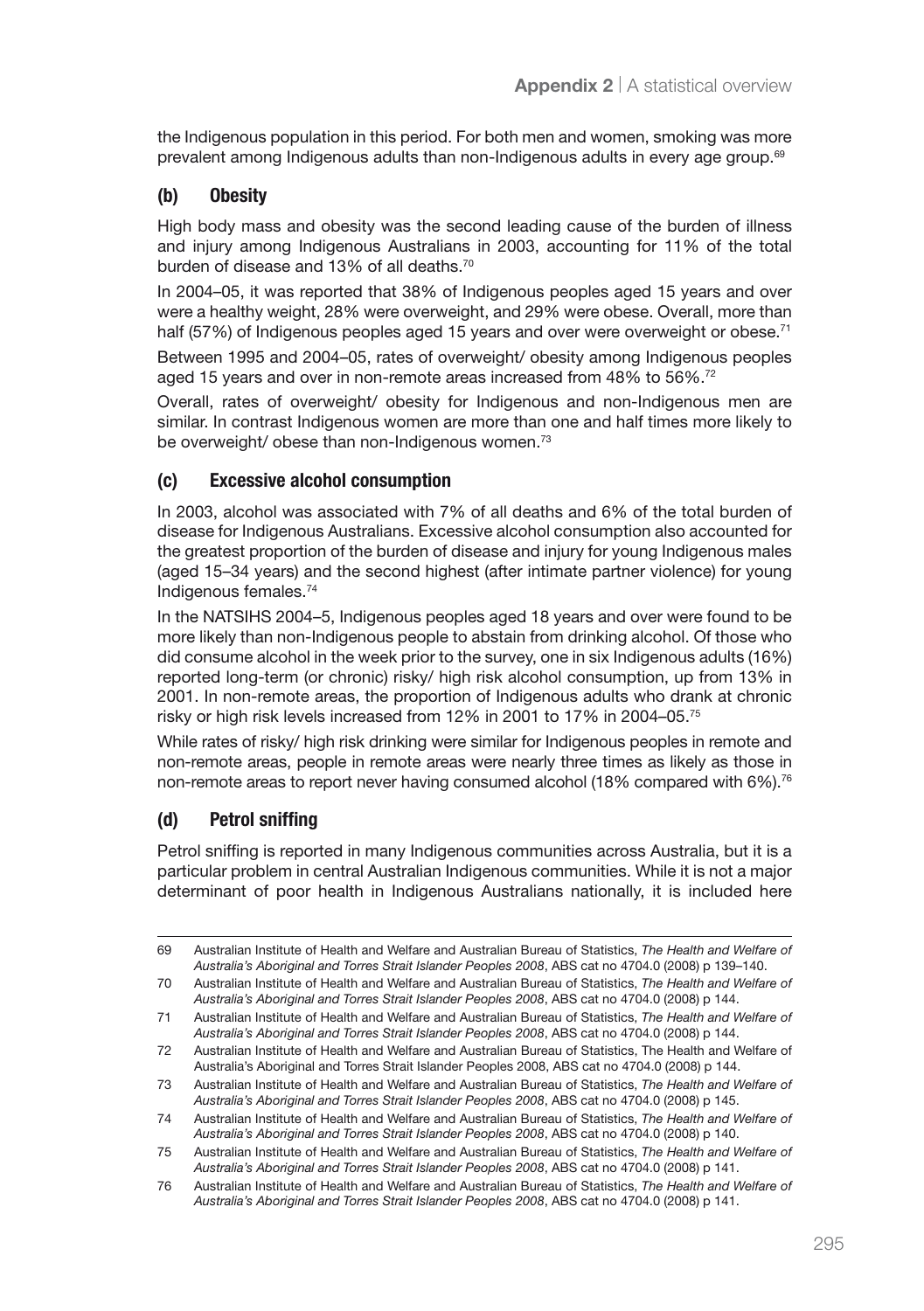because of the public interest shown in petrol sniffing and Indigenous communities following media attention to the subject in recent years.

Where it occurs, petrol sniffing is also associated with a range of health and social harms including increased violence, acquired brain injury, property damage, child abuse and neglect, dispossession of Elders and theft.<sup>77</sup>

It is difficult to obtain definite figures on the numbers of people engaging in petrol sniffing. However, when looking at trends from various reports, it appears that over 2006–08 the incidence of petrol sniffing in central Australia has reduced significantly coincident with the roll out of Opal fuel across central Australia.

Across reports there appears to have been a drop from approximately 600 to 85 sniffers in central Australia with a drop from 178 to 80 sniffers on the Anangu Pitjantjatjara Yankunytjatjara Lands also reported over 2005–08.78

### 5.10 Disability

In the 2006 Census of Population and Housing, a total of 19,600 Indigenous peoples (approximately 4% of the total Indigenous population) were recorded as requiring assistance with core function activities (self-care, mobility and/ or communication) on a consistent basis. The level of assistance required by the Indigenous population was twice as high as that required by the overall Australian population.79

According to the NATSISS 2002, due to differences in the way disability data were collected in remote and non-remote areas, comparisons with the non-Indigenous population are limited to those Indigenous respondents living in non-remote areas. When the effects of age differences were removed, the disability rate among Indigenous respondents was 1.4 times higher than among the non-Indigenous population.<sup>80</sup>

# 6. Income

Estimates of household income are adjusted by the ABS according to 'equivalence factors' in order to recognise the impact of different household compositions and different household sizes.<sup>81</sup>

In the 2006 Census, the mean equivalised gross household income for Indigenous persons was \$460 per week, which amounted to 62% of the rate for non-Indigenous Australians (\$740 per week).<sup>82</sup>

For Indigenous persons, income levels generally decline with increased geographic remoteness. In the 2006 Census, in major cities the average equivalised incomes

<sup>77</sup> Department of Families, Housing, Community Services and Indigenous Affairs, *Review of the First Phase of the Petrol Sniffing Strategy* (2008). At http://www.facsia.gov.au/indigenous/petrol\_sniffing\_strategy\_ review/p02.htm (viewed 19 January 2009).

<sup>78</sup> Department of Families, Housing, Community Services and Indigenous Affairs; Department of Health and Ageing; and others, *Submission to the Senate Inquiry into Petrol Sniffing and Substance Abuse in Central Australia*, 22 August 2008, p 8. At http://www.aph.gov.au/SENATE/COMMITTEE/clac\_ctte/ petrol\_sniffing\_substance\_abuse08/submissions/sub14.pdf (viewed 19 January 2009).

<sup>79</sup> Australian Institute of Health and Welfare and Australian Bureau of Statistics, *The Health and Welfare of Australia's Aboriginal and Torres Strait Islander Peoples 2008*, ABS cat no 4704.0 (2008) p 55.

<sup>80</sup> Australian Institute of Health and Welfare and Australian Bureau of Statistics, *The Health and Welfare of Australia's Aboriginal and Torres Strait Islander Peoples 2008*, ABS cat no 4704.0 (2008) p 55.

<sup>81</sup> Australian Bureau of Statistics, *Population Characteristics, Aboriginal and Torres Strait Islander Peoples 2006*, ABS cat no 4713.0 (2008) p 81.

<sup>82</sup> Australian Bureau of Statistics, *Population Characteristics, Aboriginal and Torres Strait Islander Peoples 2006*, ABS cat no 4713.0 (2008) p 103.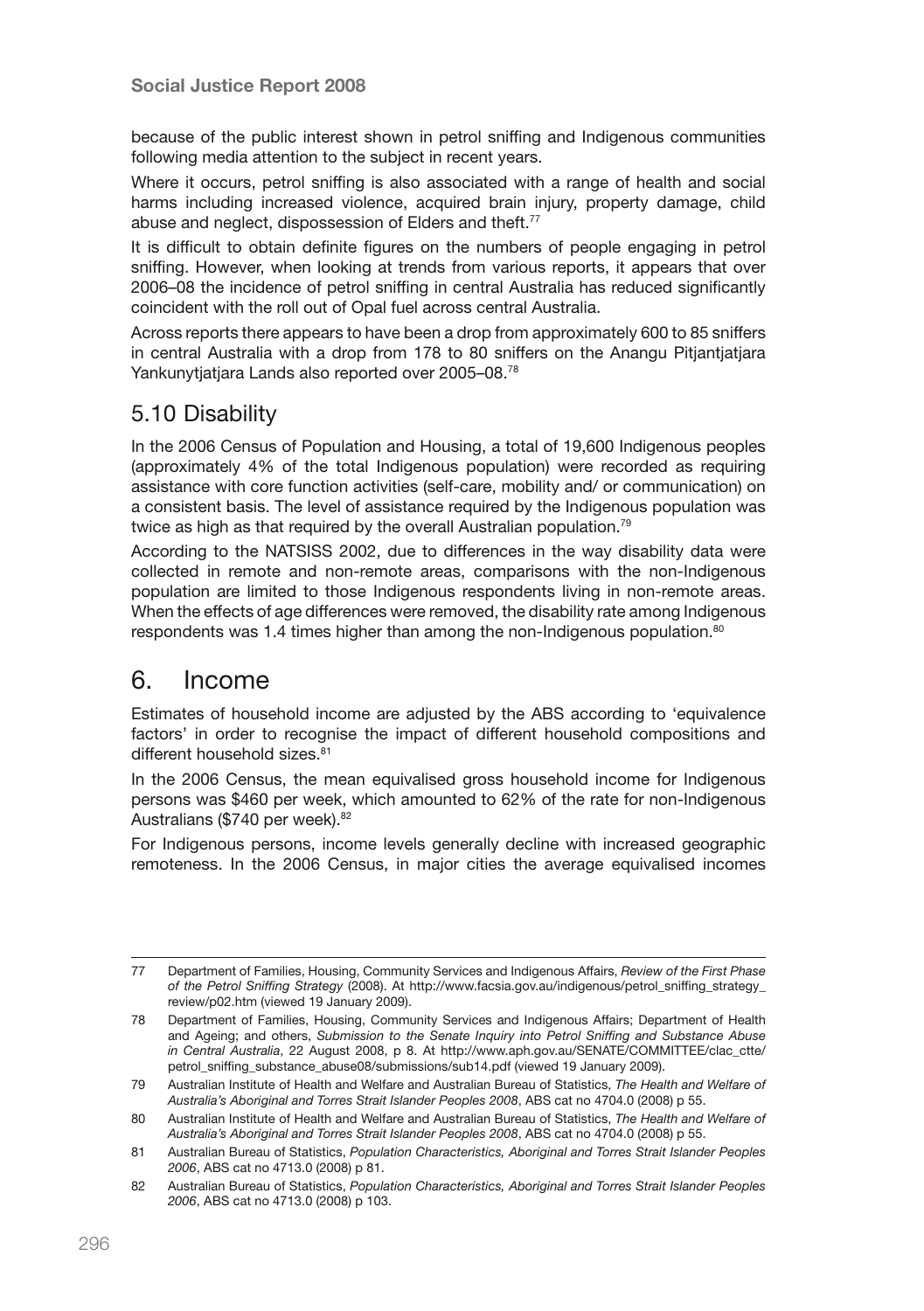for Indigenous persons was 69% of the corresponding income for non-Indigenous persons. This declined to approximately 40% in remote areas.<sup>83</sup>

Between 2001 and 2006 the average equivalised gross household income for Indigenous persons increased by 9% (after adjustment for inflation) which was the same increase for non-Indigenous people.<sup>84</sup>

In 2006, the median weekly gross individual income for Indigenous peoples was \$278, this represented 59% of the median weekly gross individual income for non-Indigenous peoples (\$473).<sup>85</sup>

# 7. Employment

#### 7.1 Participation in the labour force

The census data shows slight but significant improvements in Indigenous participation in the labour force over 2001–06.

In the 2006 Census, 55% of Indigenous peoples aged 15 years and over were participating in the work force (i.e. were engaged in mainstream employment, participating in CDEP or unemployed) up from 52% in 2001.<sup>86</sup>

The labour force participation rate for the non-Indigenous population was 63% in 2001 compared with 65% in 2006. When adjusted to include only people aged 15–64 years, the disparity in labour force participation widens further. In 2001 there were 54% of Indigenous peoples in this age group in the labour force compared with 73% of the non-Indigenous population. In 2006, 57% of the Indigenous population in this age group was participating in the labour force compared with 76% of the non-Indigenous population.87

Labour force participation rates for Indigenous peoples declines with remoteness, with a 57% participation rate in major cities compared with 46% in very remote areas.<sup>88</sup>

Nationally, 46% of all Indigenous peoples aged 15–64 years were not in the labour force in 2001. This figure dropped to 43% in 2006. (This indicates that they were not actively engaged in the labour market, for reasons including carer responsibilities, illness, disability or lack of market opportunities.) In 2002, 27% of the non-Indigenous population in the same age group were not participating in the labour force, while in 2006 this figure dropped to 24%.<sup>89</sup>

### 7.2 Employment and unemployment

The unemployment rate is the number of people unemployed expressed as a proportion of the total labour force. The ABS does not classify participation in the CDEP scheme as unemployment. The CDEP Scheme enables participants to earn the equivalent of

<sup>83</sup> Australian Bureau of Statistics, *Population Characteristics, Aboriginal and Torres Strait Islander Peoples 2006*, ABS cat no 4713.0 (2008) p 103.

<sup>84</sup> Australian Bureau of Statistics, *Population Characteristics, Aboriginal and Torres Strait Islander Peoples 2006*, ABS cat no 4713.0 (2008) p 104.

<sup>85</sup> Australian Bureau of Statistics, *Population Characteristics, Aboriginal and Torres Strait Islander Peoples 2006*, ABS cat no 4713.0 (2008) p 107.

<sup>86</sup> Australian Bureau of Statistics, *Population Characteristics, Aboriginal and Torres Strait Islander Peoples 2001*, ABS cat no 4713.0 (2001) p 65; Australian Bureau of Statistics, *Population Characteristics, Aboriginal and Torres Strait Islander Peoples 2006*, ABS cat no 4713.0 (2008) p 80.

<sup>87</sup> Australian Bureau of Statistics, Population Characteristics, *Aboriginal and Torres Strait Islander Peoples 2006*, ABS cat no 4713.0 (2008) p 80.

<sup>88</sup> Australian Bureau of Statistics, Population Characteristics, *Aboriginal and Torres Strait Islander Peoples 2006*, ABS cat no 4713.0 (2008) p 66.

<sup>89</sup> Australian Bureau of Statistics, Population Characteristics, *Aboriginal and Torres Strait Islander Peoples 2006*, ABS cat no 4713.0 (2008) p 81.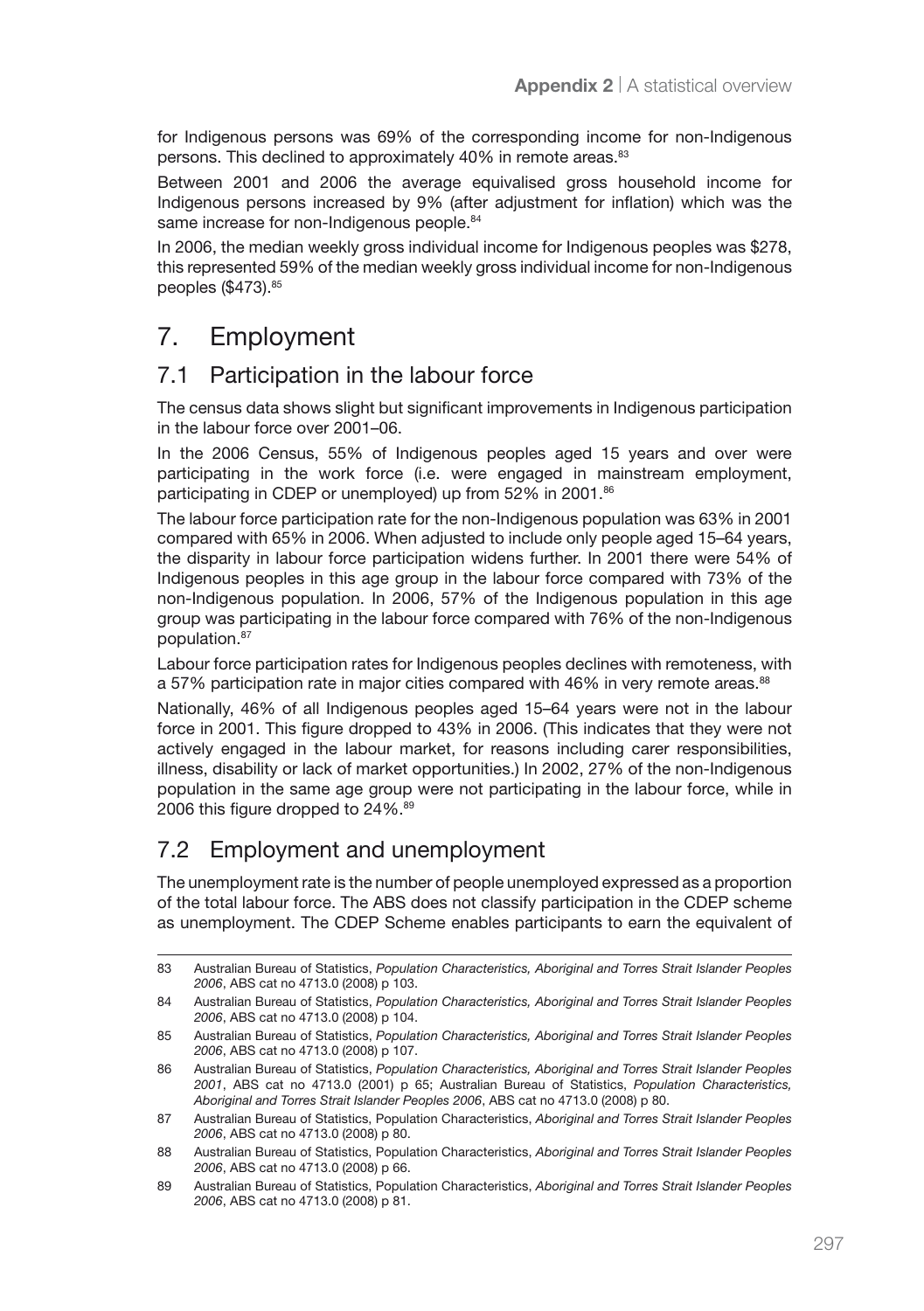unemployment benefits with some extra payment for undertaking work and training in activities managed by local Indigenous community organisations.

Within these parameters, the census data shows slight but significant reductions in Indigenous unemployment over 2001–06, and from 1996 – 2001. In the 2006 Census, the unemployment rate for Indigenous peoples was 16%, whereas in 2001, the unemployment rate for Indigenous peoples was 20%. The rate in 1996 was 23%.

In 2006, 14,200 Indigenous CDEP participants identified themselves in the census. Compared with all Indigenous peoples who were employed, Indigenous peoples identified as CDEP participants were:

- **times as likely to work part time (75% compared with 39%);**
- more likely to report working in a low skilled occupation (78% compared with 60%); and
- one third as likely to report having a non-school qualification (13% compared with 37%).<sup>90</sup>

# 8. Education

Educational attainment among Indigenous peoples continues to improve. Between 2001 and 2006, the proportion of Indigenous peoples aged 15 years and over who had completed Year 12 increased from 20% to 23%. There was also an increase in the proportion of people who had completed a non-school qualification (20% to 26%).

Higher educational attainment was associated with better employment prospects and higher income in 2006. The NATSIHS 2004–5 results also demonstrate that higher levels of schooling were also linked with improved health outcomes.

### 8.1 School retention

The National Schools Statistics Collection showed that, in 2007, the apparent retention rate for Indigenous full-time students from Year 7/8 to Year 10 was 91% and to Year 12 was 43%.91

Indigenous retention to Year 10 and beyond has steadily increased over the last 10 years. This trend is particularly evident at the Year 11 level, where the apparent retention rate from Year 7/8 rose from 52% in 1998 to 70% in 2007.<sup>92</sup>

While Indigenous retention rates remain considerably lower than those for non-Indigenous school students, the disparity between the two groups is slowly lessening. In Year 11, the difference between Indigenous and non-Indigenous students decreased by 13 percentage points between 1998 and 2007. While the Year 12 differences decreased by 8 percentage points over this time period, Indigenous students were still much less likely than non-Indigenous students to progress to the final year of schooling in 2007.<sup>93</sup>

<sup>90</sup> Australian Bureau of Statistics, Population Characteristics, *Aboriginal and Torres Strait Islander Peoples 2006*, ABS cat no 4713.0 (2008) p 83 and 104.

<sup>91</sup> Australian Institute of Health and Welfare and Australian Bureau of Statistics, *The Health and Welfare of Australia's Aboriginal and Torres Strait Islander Peoples 2008*, ABS cat no 4704.0 (2008) p 16–17.

<sup>92</sup> Australian Institute of Health and Welfare and Australian Bureau of Statistics, *The Health and Welfare of Australia's Aboriginal and Torres Strait Islander Peoples 2008*, ABS cat no 4704.0 (2008) p 16–17.

<sup>93</sup> Australian Institute of Health and Welfare and Australian Bureau of Statistics, *The Health and Welfare of Australia's Aboriginal and Torres Strait Islander Peoples 2008*, ABS cat no 4704.0 (2008) p 16–17.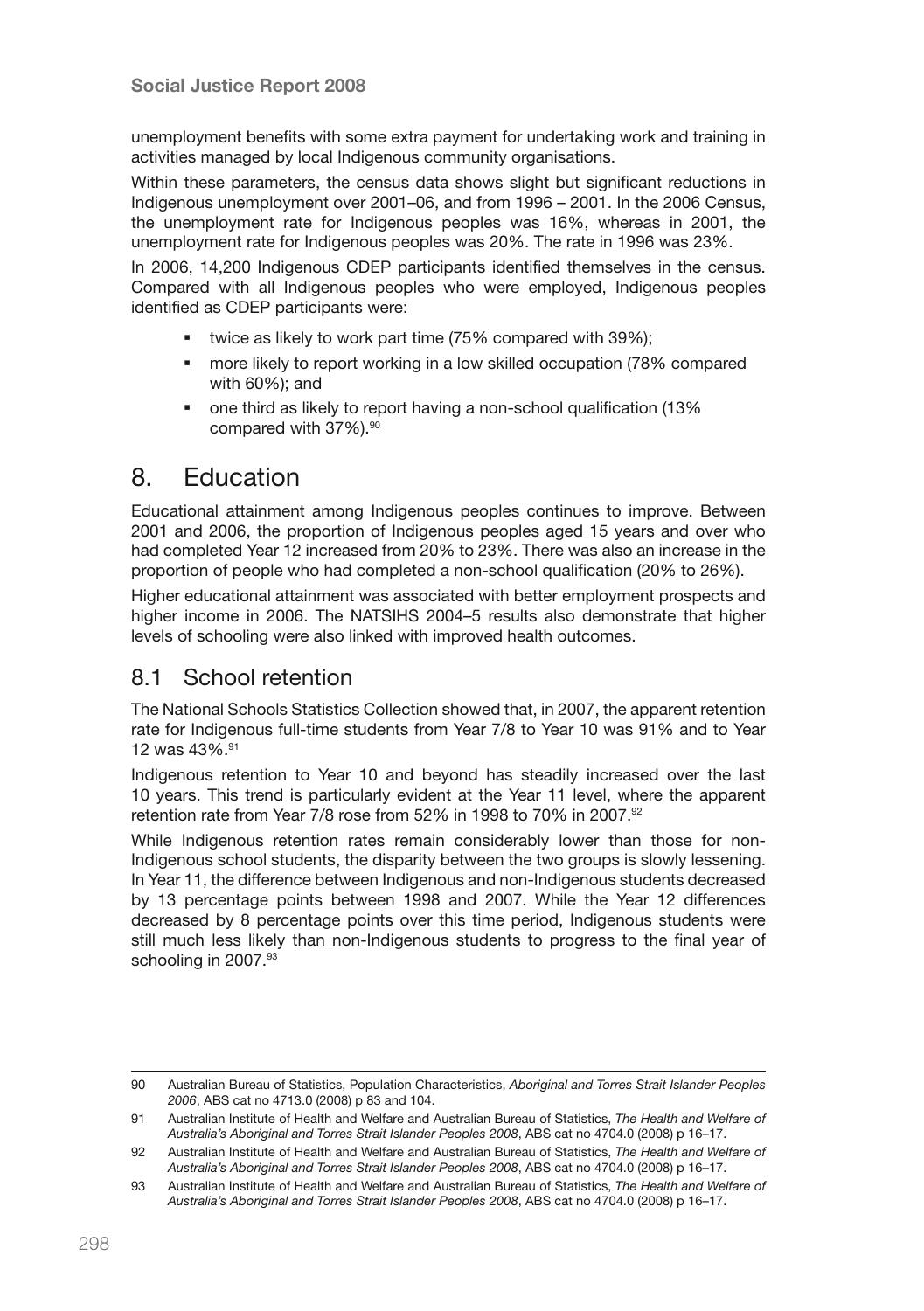# 8.2 Year 12 completion rates

In the 2006 Census, among those who reported their highest year of schooling, the proportion of Indigenous peoples aged 15 years and over who had completed school to Year 12 increased from 20% in 2001 to 23% in 2006.

Rates of Year 12 completion improved in all states and territories, with the largest increases recorded in Tasmania (17% to 22%), the ACT (42% to 46%) and Queensland (26% to 30%).

Younger Indigenous peoples were more likely than older Indigenous peoples to have completed Year 12. The proportion of Indigenous peoples who had completed Year 12, as shown in the 2006 Census, ranged from 36% of people aged 18–24 years to 9% of people aged 55 years and over.

Overall, Indigenous males and females reported similar rates of Year 12 completion (22% compared with 24%).

Indigenous peoples living in rural or remote areas of Australia were less likely than those in urban areas to have completed Year 12. In 2006, 31% of Indigenous peoples living in major cities had completed school to this level, compared with 22% in regional areas and 14% in remote areas.

Despite these improvements however, Indigenous peoples aged 15 years and over were still half as likely as non-Indigenous Australians to have completed school to Year 12 in 2006 (23% compared with 49%). They were also twice as likely to have left school at Year 9 or below (34% compared with 16%). These relative differences have remained unchanged since 2001.94

# 8.3 Post secondary education

Although there have been continued improvements in the educational attainment of Indigenous Australians in recent years, levels of attainment remain below those of non-Indigenous Australians. Non-Indigenous people were twice as likely as Indigenous peoples to have a non-school qualification in 2006 (53% compared with 26%). Non-Indigenous people were more than four times as likely to have a Bachelor Degree or above (21% compared with 5%) and twice as likely to have an Advanced Diploma or Diploma (9% compared with 4%).<sup>95</sup>

### 8.4 Impact of educational attainment on employment, income and health

The positive effect that education has on an individual's economic outcomes, particularly employment and income, has been well established. Results from the 2006 Census show that Indigenous peoples aged 15 years and over with higher levels of schooling were more likely than those with lower levels of attainment to be in full-time employment.

This was particularly the case for young people aged 18–24 years, where the rate of full-time employment among those who had completed Year 12 was four times as high as among those who had left school at Year 9 or below (37% compared with 9%).<sup>96</sup>

<sup>94</sup> Australian Institute of Health and Welfare and Australian Bureau of Statistics, *The Health and Welfare of Australia's Aboriginal and Torres Strait Islander Peoples 2008*, ABS cat no 4704.0 (2008) p 16–17.

<sup>95</sup> Australian Institute of Health and Welfare and Australian Bureau of Statistics, *The Health and Welfare of Australia's Aboriginal and Torres Strait Islander Peoples 2008*, ABS cat no 4704.0 (2008) p 16–17.

<sup>96</sup> Australian Institute of Health and Welfare and Australian Bureau of Statistics, *The Health and Welfare of Australia's Aboriginal and Torres Strait Islander Peoples 2008*, ABS cat no 4704.0 (2008) p 20.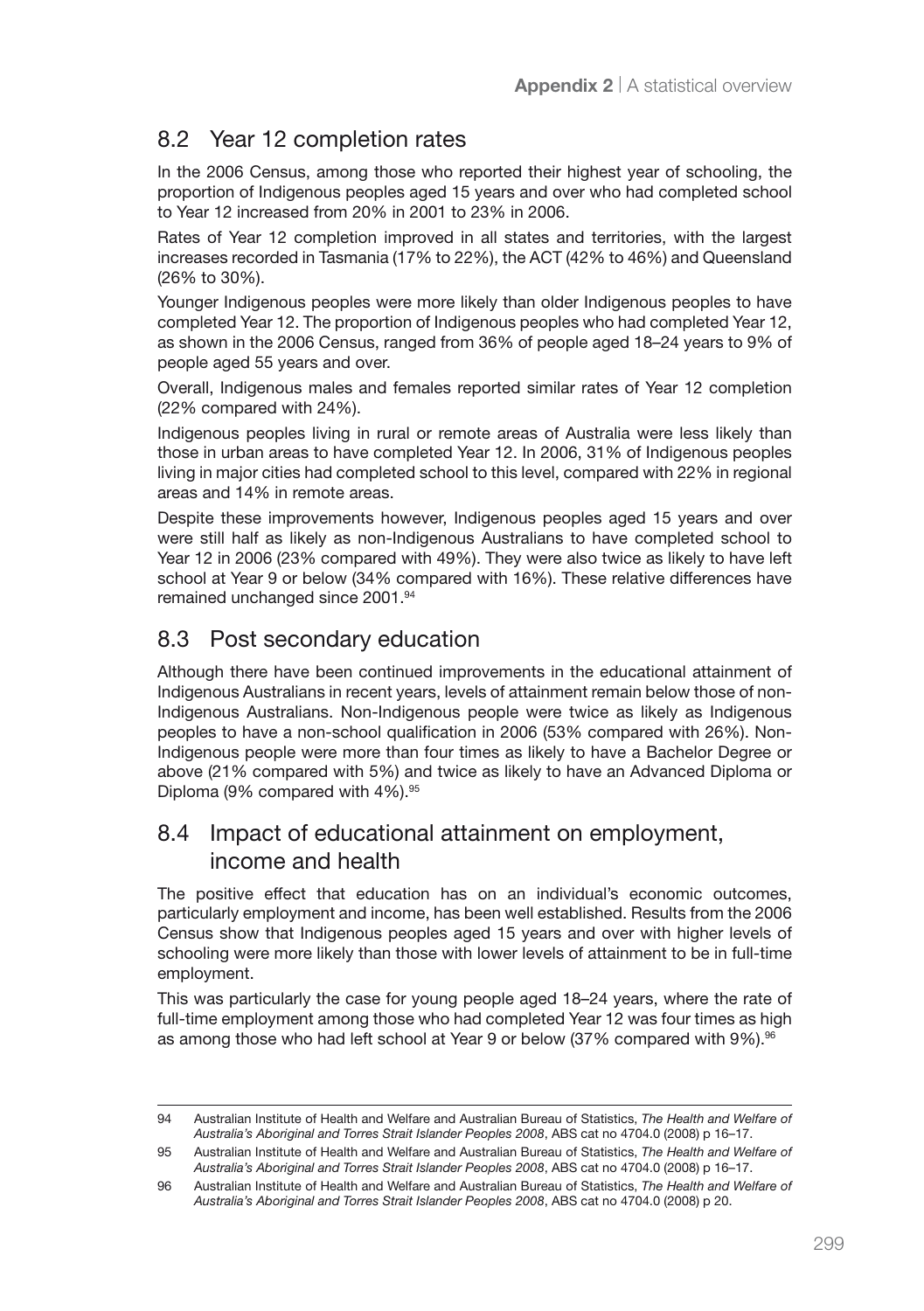#### Social Justice Report 2008

Correspondingly, Indigenous peoples who had completed secondary school had higher incomes than those who had left school at lower grades. Among those who were employed, Indigenous peoples aged 15 years and over who had completed Year 12 had a median gross individual income of \$620 per week compared with \$405 per week for those who left school at Year 9 or below.<sup>97</sup>

The NATSIHS 2004–5 allows for the interactions between educational attainment and health outcomes to be explored. Results show that educational attainment was positively associated with health status.

Indigenous adults aged 18–34 years who had completed Year 12 were more likely than those who had left school at Year 9 or below to rate their health as excellent or very good (57% compared with 45%), and were less likely to rate their health as fair or poor (10% compared with 16%). They were also around half as likely to report high/very high levels of psychological distress in the last four weeks (19% compared with 35%). A similar pattern of association between educational attainment and health outcomes was also observed for Indigenous peoples aged 35 years and over.<sup>98</sup>

The likelihood of engaging in health risk behaviours also decreased with higher levels of schooling. In 2004–05, young adults who had completed Year 12 were half as likely as those who had completed Year 9 or below to regularly smoke and to consume alcohol at long-term risky/ high risk levels. In non-remote areas, Indigenous young people with higher educational attainment were also less likely to be sedentary or engage in low levels of exercise, and to have no usual daily intake of fruit or vegetables.<sup>99</sup>

Education level has also been shown to be positively associated with reductions in the rates of long-term health conditions, particularly heart disease and diet-related illnesses. In 2004–05, Indigenous peoples aged 35 years and over who had completed school to Year 12 were around half as likely to report having diabetes or cardiovascular disease as those who had left school at Year 9 or below. They were also less likely to report eye/ sight problems, osteoporosis and kidney disease.<sup>100</sup>

# 9. Housing and homelessness

#### 9.1 Housing tenure

Indigenous households have been defined as households containing at least one Indigenous person of any age, excluding visitors. Of the 166,668 Indigenous households identified in the 2006 Census, 34% were home owners (with or without a mortgage), 59% were renting and 3% had other types of tenure.<sup>101</sup>

Between 2001 and 2006 the proportion of Indigenous home owner households increased from 31% to 34%. The proportions of Indigenous households renting from Indigenous or mainstream community housing organisations and those renting from private or other providers, fell by around two percentage points between 2001

<sup>97</sup> Australian Institute of Health and Welfare and Australian Bureau of Statistics, *The Health and Welfare of Australia's Aboriginal and Torres Strait Islander Peoples 2008*, ABS cat no 4704.0 (2008) p 22.

<sup>98</sup> Australian Institute of Health and Welfare and Australian Bureau of Statistics, *The Health and Welfare of Australia's Aboriginal and Torres Strait Islander Peoples 2008*, ABS cat no 4704.0 (2008) p 24.

<sup>99</sup> Australian Institute of Health and Welfare and Australian Bureau of Statistics, *The Health and Welfare of Australia's Aboriginal and Torres Strait Islander Peoples 2008*, ABS cat no 4704.0 (2008) p 24.

<sup>100</sup> Australian Institute of Health and Welfare and Australian Bureau of Statistics, *The Health and Welfare of Australia's Aboriginal and Torres Strait Islander Peoples 2008*, ABS cat no 4704.0 (2008) p 25.

<sup>101</sup> Australian Institute of Health and Welfare and Australian Bureau of Statistics, *The Health and Welfare of Australia's Aboriginal and Torres Strait Islander Peoples 2008*, ABS cat no 4704.0 (2008) p 29–30.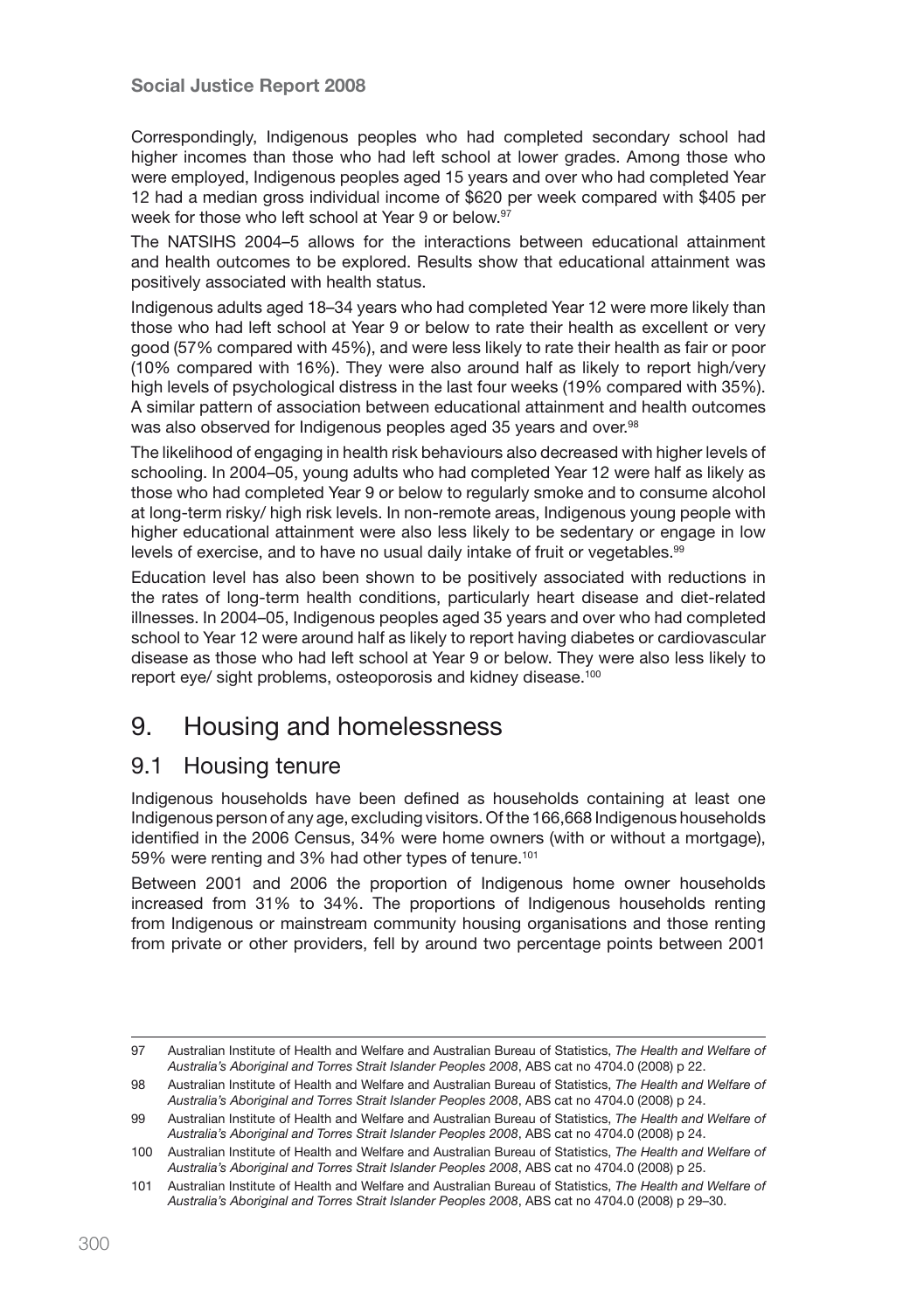and 2006, while the proportion of Indigenous households renting from state housing authorities remained relatively unchanged over this period.<sup>102</sup>

In comparison, 69% of the estimated 7 million other Australian households were home owners (with or without a mortgage) 26% were renting and 2% had other tenure types.<sup>103</sup>

Generally speaking, in remote areas, Indigenous peoples are less likely to own their home than in urban centres. This, in part, reflects the type of tenures available to people on traditional Indigenous lands.104 However the issue of ownership in remote communities is more complex than simply relating to "types of tenure". Issues such as availability of housing purchase stock, affordability and regular employment/ income streams are contributing factors.

Of among the 98,100 Indigenous households in rental accommodation, 27% were renting privately, 20% were renting from state or territory housing authorities, and 9% were renting from Indigenous or mainstream community housing organisations.

Of the 1.8 million Other Households that were renting, the majority were renting privately (1.4 million or 20% of other households), with just 4% renting from state or territory housing authorities and 1% from Indigenous or mainstream community organisations.<sup>105</sup>

#### 9.2 Household size and overcrowding

Households with Indigenous person(s) tend to have more residents than other households. At the 2006 Census, there was an average of 3.4 persons in households with Indigenous person(s), compared with 2.6 persons in other households.

Both household size and the proportion of households requiring at least one additional bedroom rose with increased geographic remoteness. The size of the average household with Indigenous person(s) increased from 3.2 residents in major cities to 5.3 residents in very remote areas.<sup>106</sup>

Although there is no universally accepted definition of what constitutes overcrowding, data presented below uses the Canadian National Occupancy Standard as a measure. This standard specifies who should reasonably be expected to share bedrooms, dependent on age and sex.107

- there should be no more than two people per bedroom;
- a household of one unattached individual may reasonably occupy a bed-sit;
- couples and parents should have a separate bedroom;
- children less than five years of age, of different sexes, may reasonably share a bedroom;
- children five years of age or over, of the opposite sex, should not share a bedroom;
- children less than 18 years of age and of the same sex may reasonably share a bedroom; and

<sup>102</sup> Australian Institute of Health and Welfare and Australian Bureau of Statistics, *The Health and Welfare of Australia's Aboriginal and Torres Strait Islander Peoples 2008*, ABS cat no 4704.0 (2008) p 30.

<sup>103</sup> Australian Institute of Health and Welfare and Australian Bureau of Statistics, *The Health and Welfare of Australia's Aboriginal and Torres Strait Islander Peoples 2008*, ABS cat no 4704.0 (2008) p 30.

<sup>104</sup> Australian Institute of Health and Welfare and Australian Bureau of Statistics, *The Health and Welfare of Australia's Aboriginal and Torres Strait Islander Peoples 2008*, ABS cat no 4704.0 (2008) p 30.

<sup>105</sup> Australian Institute of Health and Welfare and Australian Bureau of Statistics, *The Health and Welfare of Australia's Aboriginal and Torres Strait Islander Peoples 2008*, ABS cat no 4704.0 (2008) p 30.

<sup>106</sup> Australian Institute of Health and Welfare and Australian Bureau of Statistics, *The Health and Welfare of Australia's Aboriginal and Torres Strait Islander Peoples 2008*, ABS cat no 4704.0 (2008) p 37.

<sup>107</sup> The Canadian model is sensitive to both household size and composition and uses the following criteria to assess bedroom requirements:

single household members aged 18 years or over should have a separate bedroom. Australian Institute of Health and Welfare and Australian Bureau of Statistics, *The Health and Welfare of Australia's Aboriginal and Torres Strait Islander Peoples 2008*, ABS cat no 4704.0 (2008) p 40.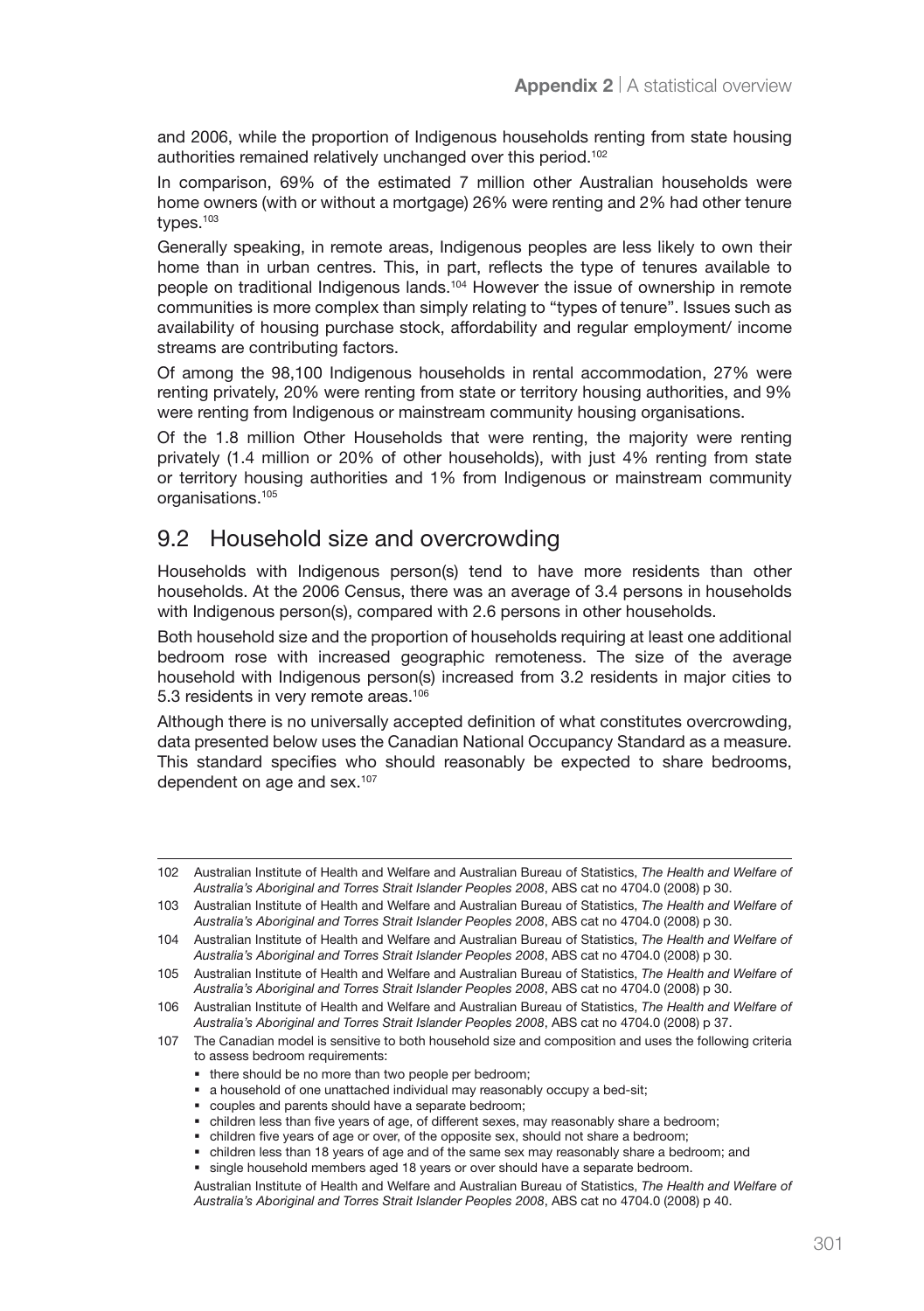Based on this definition, 14% of households with Indigenous person(s) were considered to be living in dwellings requiring at least one additional bedroom, compared to 4% of other households. This was a decrease from 16% in 2001.<sup>108</sup>

Overcrowding rates varied according to tenure, with the highest rates of overcrowding found in Indigenous households renting Indigenous/ mainstream community housing (40% of Indigenous households and 64% of Indigenous peoples). In contrast, home owners (with or without a mortgage) had the lowest rates of overcrowding (7% of Indigenous households and 11% of Indigenous peoples).109

The highest rates of overcrowding among Indigenous households were in the Northern Territory (38%) followed by Western Australia (16%). Rates of overcrowding were especially high in the Indigenous/ mainstream community housing sector in the Northern Territory, where 61% of households were overcrowded. 110

In terms of numbers of overcrowded Indigenous households, in 2006, Queensland had the largest number (6,200) followed by New South Wales (5,200).<sup>111</sup>

### 9.3 Housing quality

The most recent national survey to include measures of housing quality was the NATSISS 2002. It reported approximately one-third (35%) of Indigenous households were living in dwellings that had structural problems (e.g. rising damp, major cracks in floors or walls, major electrical/ plumbing problems and roof defects). Just over half (55%) of Indigenous households renting mainstream or community housing reported that their dwellings had structural problems.<sup>112</sup>

In 2006, the ABS Community Housing and Infrastructure Needs Survey (CHINS) also collected information about the state of repair of houses in discrete Indigenous communities, and their connection to essential services. This is also discussed in the next section.

The CHINS data on dwelling condition were collected for permanent dwellings and categorised according to the cost of repairs required to the dwelling. No data were collected on the 1,596 temporary or improvised dwellings in these communities which are likely to have been in the poorest condition. Some 4,039 Indigenous peoples (4% of the usual resident population) were living in temporary or improvised dwellings in 2006.113

In discrete Indigenous communities across Australia, there were around 6,674 dwellings (31%) that required major repair or replacement (table 4.13). Dwellings in remote and very remote areas tended to be in the poorest condition, with 9% requiring replacement compared with 4% of dwellings in non-remote areas.<sup>114</sup>

The Western Australian Aboriginal Child Health Survey developed a measure of housing quality based on the healthy living practices outlined in the National Framework for Indigenous Housing. The survey classified 16% of dwellings with Aboriginal children

<sup>108</sup> Australian Institute of Health and Welfare and Australian Bureau of Statistics, *The Health and Welfare of Australia's Aboriginal and Torres Strait Islander Peoples 2008*, ABS cat no 4704.0 (2008) p 40–41.

<sup>109</sup> Australian Institute of Health and Welfare and Australian Bureau of Statistics, *The Health and Welfare of Australia's Aboriginal and Torres Strait Islander Peoples 2008*, ABS cat no 4704.0 (2008) p 41.

<sup>110</sup> Australian Institute of Health and Welfare and Australian Bureau of Statistics, *The Health and Welfare of Australia's Aboriginal and Torres Strait Islander Peoples 2008*, ABS cat no 4704.0 (2008) p 41.

<sup>111</sup> Australian Institute of Health and Welfare and Australian Bureau of Statistics, *The Health and Welfare of Australia's Aboriginal and Torres Strait Islander Peoples 2008*, ABS cat no 4704.0 (2008) p 41.

<sup>112</sup> Australian Institute of Health and Welfare and Australian Bureau of Statistics, *The Health and Welfare of Australia's Aboriginal and Torres Strait Islander Peoples 2008*, ABS cat no 4704.0 (2008) p 42.

<sup>113</sup> Australian Institute of Health and Welfare and Australian Bureau of Statistics, *The Health and Welfare of Australia's Aboriginal and Torres Strait Islander Peoples 2008*, ABS cat no 4704.0 (2008) p 43.

<sup>114</sup> Australian Institute of Health and Welfare and Australian Bureau of Statistics, *The Health and Welfare of Australia's Aboriginal and Torres Strait Islander Peoples 2008*, ABS cat no 4704.0 (2008) p 43.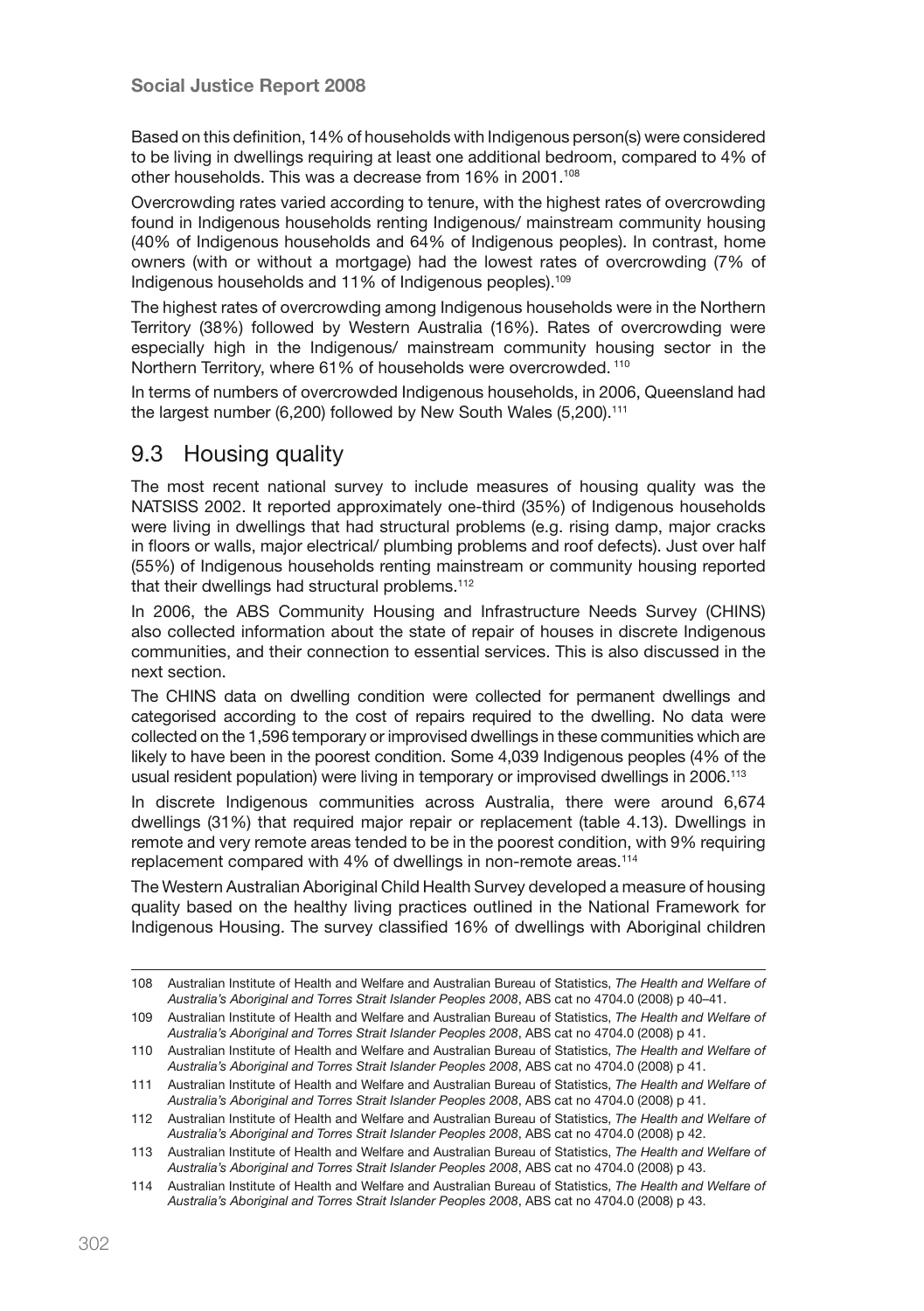as being of 'poor housing quality'. Dwellings with poor housing quality were more likely to be rented, and to be located in areas of extreme isolation and areas of relative socioeconomic disadvantage.

Households living in poor quality dwellings tended to have poorer economic wellbeing, lower levels of family functioning, experienced more life stresses and their members were more likely to overuse alcohol.<sup>115</sup>

#### (a) Discrete Aboriginal or Torres Strait Islander communities

'Discrete' communities are those that comprise predominantly (i.e. over 50%) Indigenous peoples. 116 While they are found across Australia, the majority are situated in the Northern Territory and Western Australia.117 They are primarily located in remote and very remote areas. Conditions in these communities were until very recently far poorer than conditions in non-Indigenous communities.

The Community Housing and Infrastructure Needs Surveys (CHINS) have been carried out every two years since 1997 by the ABS. They aim to provide a picture of life in discrete communities and allow government programs to improve conditions there to be monitored. In 2006, these communities had an estimated population of 92,960 people.118

The 2006 CHINS collected data on the main source of water, sewerage and electricity at the community level for all discrete Indigenous communities:

- The main source of drinking water for the majority of permanent dwellings (53%) was bore water; 30% were connected to a town supply and for 11% the source was a river or reservoir.
- In relation to sewerage, 33% of buildings were in communities with some type of septic system. The next most common type of sewerage system was a town system (30%) followed by community water-borne systems (30%) of dwellings).
- The main type of electricity supply for the majority of permanent dwellings (53%) was a community generator; 37% of dwellings were connected to the state grid and 3% relied on domestic generators.<sup>119</sup>

Between the 2001 and 2006 CHINS there was a decrease in the number and proportion of permanent dwellings not connected to an organised sewerage system or an organised water supply. However, there remains a small but significant number of dwellings without an organized sewerage system or water supply.120

Note that there are improvised dwellings in these communities for which data were not collected in the survey.121

<sup>115</sup> Australian Institute of Health and Welfare and Australian Bureau of Statistics, *The Health and Welfare of Australia's Aboriginal and Torres Strait Islander Peoples 2008*, ABS cat no 4704.0 (2008) p 42.

<sup>116</sup> Australian Bureau of Statistics, *Housing and Infrastructure in Aboriginal and Torres Strait Islander Communities 2006 (Reissue)*, ABS cat no 4710.0, (2007) p 87.

<sup>117</sup> Australian Bureau of Statistics, *Housing and Infrastructure in Aboriginal and Torres Strait Islander Communities 2006 (Reissue)*, ABS cat no 4710.0, (2007) p 56, Table 4.9.

<sup>118</sup> Australian Institute of Health and Welfare and Australian Bureau of Statistics, *The Health and Welfare of Australia's Aboriginal and Torres Strait Islander Peoples 2008*, ABS cat no 4704.0 (2008) p 43.

<sup>119</sup> Australian Institute of Health and Welfare and Australian Bureau of Statistics, *The Health and Welfare of Australia's Aboriginal and Torres Strait Islander Peoples 2008*, ABS cat no 4704.0 (2008) p 43.

<sup>120</sup> Australian Institute of Health and Welfare and Australian Bureau of Statistics, *The Health and Welfare of Australia's Aboriginal and Torres Strait Islander Peoples 2008*, ABS cat no 4704.0 (2008) p 43.

<sup>121</sup> Australian Institute of Health and Welfare and Australian Bureau of Statistics, *The Health and Welfare of Australia's Aboriginal and Torres Strait Islander Peoples 2008*, ABS cat no 4704.0 (2008) p 42.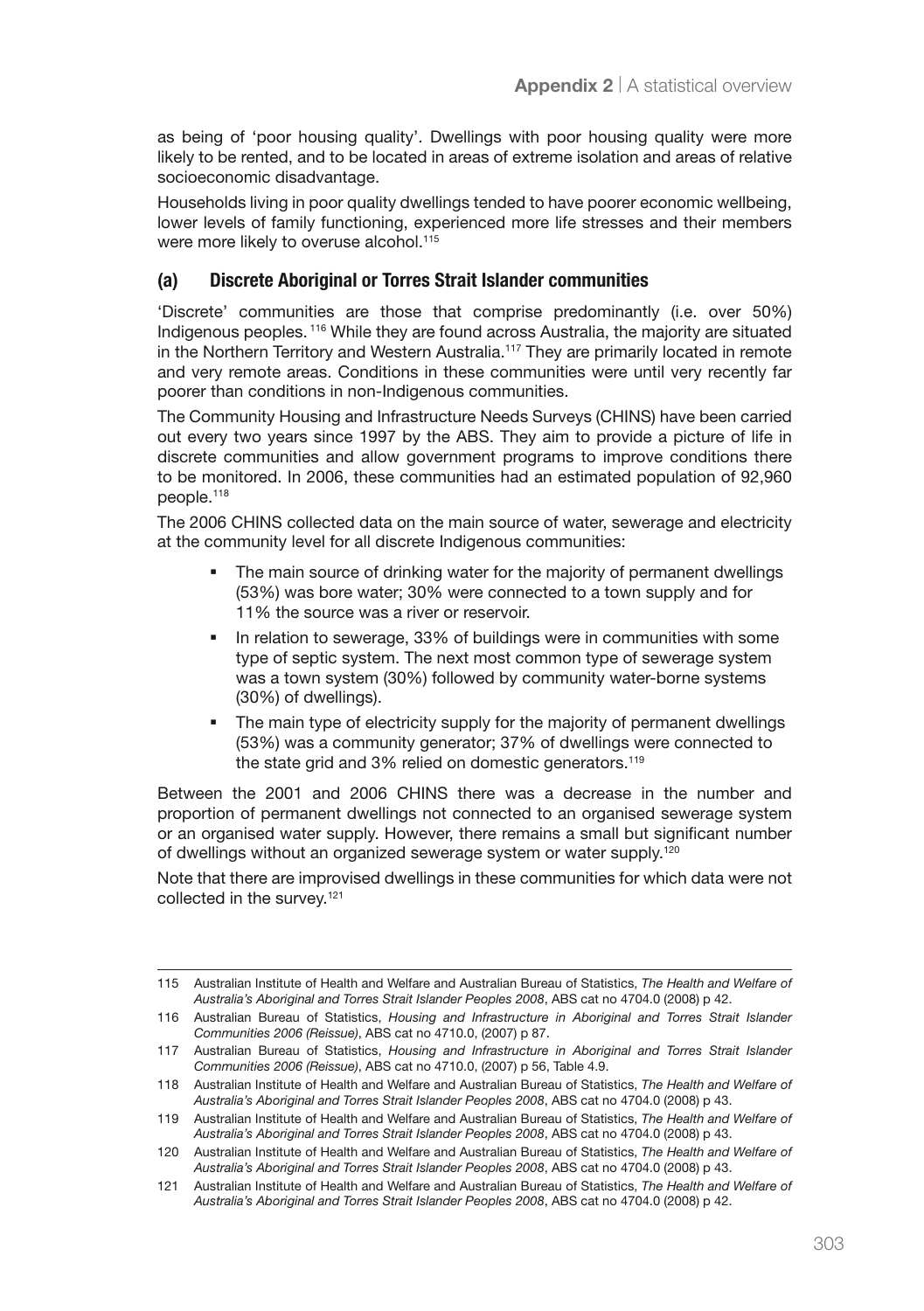# 10. Indigenous peoples and criminal justice systems

### 10.1 Indigenous adult prisoners

The *Royal Commission into Aboriginal Deaths in Custody* (RCIADIC) reported in 1991. At that time, Aboriginal people made up 14% of the total prison population and were up to 15 times more likely to be in prison than non-Aboriginal people. The Report made a large number of recommendations to address this issue.122

Despite this, the number of Indigenous prisoners has increased significantly over the 17-years since the RDIADC. Indigenous prisoners represented 24% of the total prisoner population (6139 males and 567 females)<sup>123</sup> as of the  $30<sup>th</sup>$  June 2008, a proportion unchanged from the previous year.<sup>124</sup> The ABS notes that caution must be taken in interpreting the increases in the percentage of Indigenous peoples in the prison population, the increase may be due to alterations in the method of data collection and/ or the willingness of Indigenous prisoners to participate and identify themselves as Indigenous.<sup>125</sup>

Age standardisation is a statistical method that adjusts crude rates to account for age differences between study populations. Age standardisation enables better comparisons between different populations. In the context of such a comparison, the key variable interests are the ratio of rates, rather than the age standardised rates alone. Using this, the ABS calculates that at June 2008 Indigenous peoples were 13 times more likely than non-Indigenous people to be in prison, unchanged from 2007.<sup>126</sup> Between jurisdictions, rates vary. For example, as of June 2008, Indigenous peoples in Western Australia were 20 times more likely to be imprisoned than non-Indigenous people. This was the highest age standardised ratio in Australia.127

A 2003 study demonstrates the extent of contact Indigenous peoples have with criminal justice processes in New South Wales. Between 1997 and 2001, a total of 25,000 Indigenous peoples appeared in a NSW Court charged with a criminal offence. This constitutes 28.6% of the total NSW Indigenous population. In the year 2001 alone, nearly one in five Indigenous males in NSW appeared in Court charged with a criminal offence. For Indigenous males aged 20–24 years, this rate increased to over 40%.128

The median age of all prisoners as of June 30 2007 was 33 years, while the median age of Indigenous male prisoners was 31 years, and the median age of Indigenous female prisoners was 30 years.129

### 10.2 Indigenous women

Although there are less Indigenous women in custody they are currently the fastest growing prison population and are severely overrepresented.

Incarceration rates for women generally have increased more rapidly than for men and the increase in imprisonment of Indigenous women has been much greater over the

<sup>122</sup> *Royal Commission into Aboriginal Deaths in Custody, National Report* (1991) volume 1, para. 9.3.1. At www.austlii.edu.au/au/other/IndgLRes/rciadic (viewed 19 January 2009).

<sup>123</sup> Australian Bureau of Statistics, *Prisoners in Australia 2008*, ABS cat no 4517.0 (2008) p 22, table 8.

<sup>124</sup> Australian Bureau of Statistics, *Prisoners in Australia 2008*, ABS cat no 4517.0 (2008) p 6.

<sup>125</sup> Australian Bureau of Statistics, *Prisoners in Australia 2008*, ABS cat no 4517.0 (2008) p 6.

<sup>126</sup> Australian Bureau of Statistics, *Prisoners in Australia 2008*, ABS cat no 4517.0 (2008) p 6.

<sup>127</sup> Australian Bureau of Statistics, *Prisoners in Australia 2008*, ABS cat no 4517.0 (2008) p 6.

<sup>128</sup> D Weatherburn, B Lind, B Hua and J Hua, 'Contact with the New South Wales court and prison system: the influence of age, Indigenous status and gender' (2003) *Crime and Justice Bulletin* 78(1) p 4–5. At http://www.lawlink.nsw.gov.au/lawlink/bocsar/ll\_bocsar.nsf/vwFiles/CJB78.pdf/\$file/CJB78. pdf#target=' blank' (viewed 19 January 2009).

<sup>129</sup> Australian Bureau of Statistics, *Prisoners in Australia 2008*, ABS cat no 4517.0 (2008) p 8.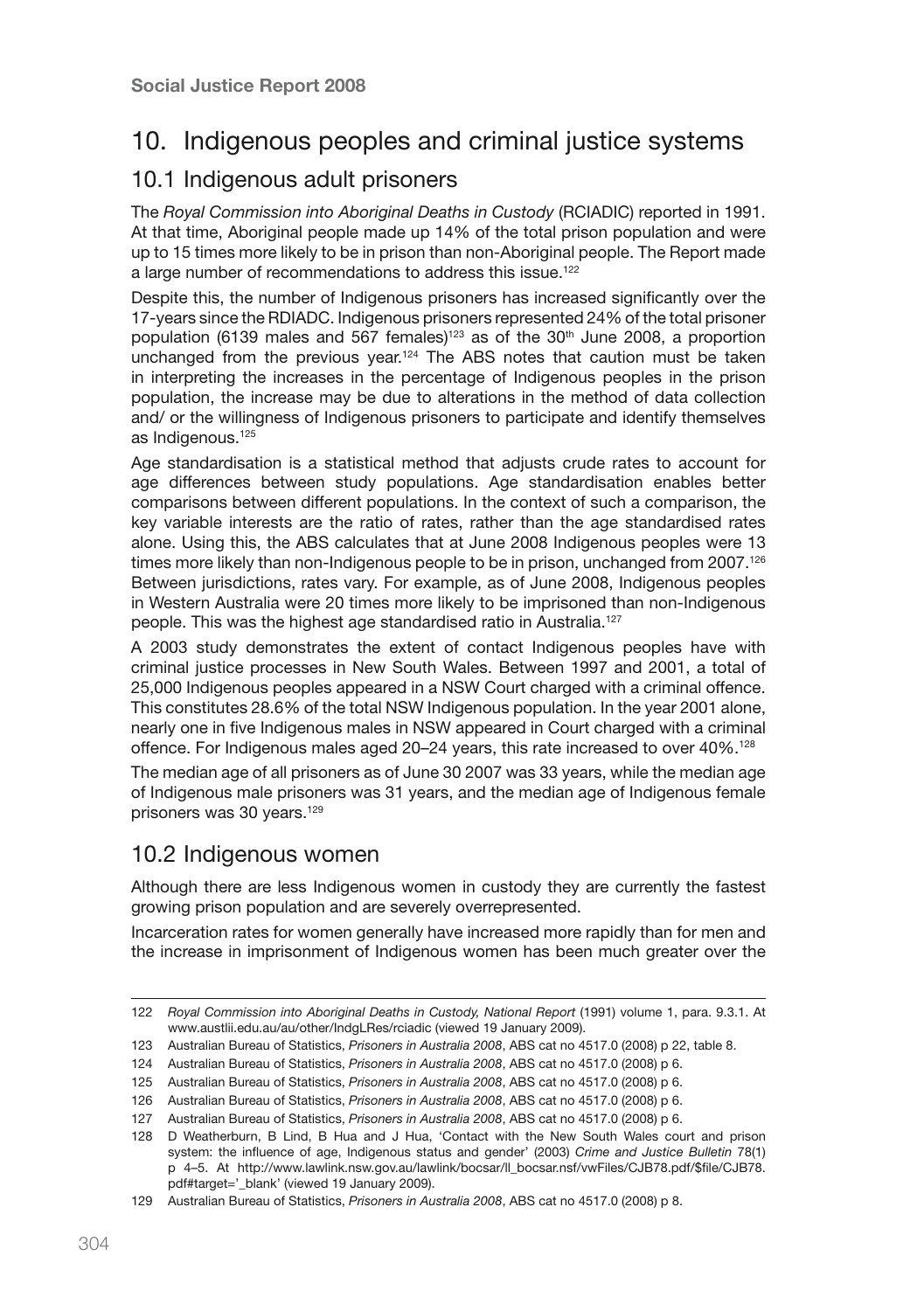period compared with non-Indigenous women.130 The Indigenous female imprisonment rate has increased by 34 % between 2002 and 2006 while the imprisonment rate for Indigenous men has increased by 22%.131

Indigenous women are also 23 times more likely to be imprisoned than non-Indigenous women while Indigenous men are 16 times more likely to be imprisoned than non-Indigenous men.132

### 10.3 Indigenous juveniles

In 2005–06, Indigenous young people are significantly overrepresented in the juvenile justice system: 44 per 1,000 Indigenous youths were under juvenile justice supervision, while only 3 per 1,000 non-Indigenous youths were under such supervision.<sup>133</sup>

A study in Queensland has tracked the trajectory through the criminal justice system of young offenders who first appeared in the juvenile justice system from 1994–95 (through custodial and non-custodial orders) up to September 2002134. The study reported that by September 2002, 89% of Indigenous male juveniles on supervised orders had progressed to the adult system, with 71% having served at least one term of imprisonment. It also reported there was an increased likelihood that those juveniles who were subject to a supervised justice order and had been the subject of a care and protection order would proceed to the adult criminal justice system, with 91% of all such juveniles having some contact with the adult system, and 67% having served at least one term of imprisonment. The study concluded that 'over time, the probability of those juveniles on supervised orders in 1994–95 who are subject to multiple risk factors (e.g. male, Indigenous, care and protection order) progressing to the adult corrections system will approach 100 per cent.'135

#### 10.4 Indigenous prisoner health status

Data collection on Indigenous prisoner health status is very poor, however, given the extensive evidence of Indigenous health inequality, it is reasonable to assume that Indigenous prisoners would experience 'a health status the same or probably worse than that of the general prisoner population'.136

The National Prison Entrants Bloodborne Virus Survey found that levels of Hepatitis B exposure is considerably higher for Indigenous prisoners, with 29% of Indigenous prisoners reporting exposure compared to 18% of the non-Indigenous prisoner population.137 Similar levels of Hepatitis C were found for Indigenous and non-

<sup>130</sup> M Cameron, 'Women Prisoners and Correctional Programs', *AIC Trends and Issues in Crime and Criminal Justice*, no 194, Australian Institute of Criminology (2001) p 1.

<sup>131</sup> Steering Committee for the Review of Government Service Provision, *Overcoming Indigenous Disadvantage: Key Indicators 2007*, Productivity Commission (2007) p 128.

<sup>132</sup> Steering Committee for the Review of Government Service Provision, *Overcoming Indigenous Disadvantage: Key Indicators 2007*, Productivity Commission (2007) p 129.

<sup>133</sup> Australian Institute of Health and Welfare and Australian Bureau of Statistics, *The Health and Welfare of Australia's Aboriginal and Torres Strait Islander Peoples 2008*, ABS cat no 4704.0 (2008) p 228.

<sup>134</sup> M Lynch, J Buckman, and L Krenske, *AIC Trends and Issues in Crime and Criminal Justice*, Australian Institute of Criminology and Queensland Crime and Misconduct Commission, Issues paper 265 (2003).

<sup>135</sup> M Lynch, J Buckman, and L Krenske, *AIC Trends and Issues in Crime and Criminal Justice*, Australian Institute of Criminology and Queensland Crime and Misconduct Commission, Issues paper 265 (2003) p 2.

<sup>136</sup> Australian Medical Association, *Undue Punishment? Aboriginal People and Torres Strait Islanders in Prison: An Unacceptable Reality*, Australian Medical Association Report Card Series (2006). At https:// fed.ama.com.au/cms/web.nsf/doc/WEEN-6PU9BH/\$file/Indigenous\_Report\_Card\_2006.pdf (viewed 19 January 2009).

<sup>137</sup> T Butler, L Boonwaat and S Hailstone, *National Prison Entrants Bloodborne Virus Survey Report 2004*, Centre for Health Research in Criminal Justice and National Centre for HIV Epidemiology and Clinical Research (2005), p 5. At http://www.justicehealth.nsw.gov.au/publications/bbv\_survey.pdf (viewed 19 January 2009).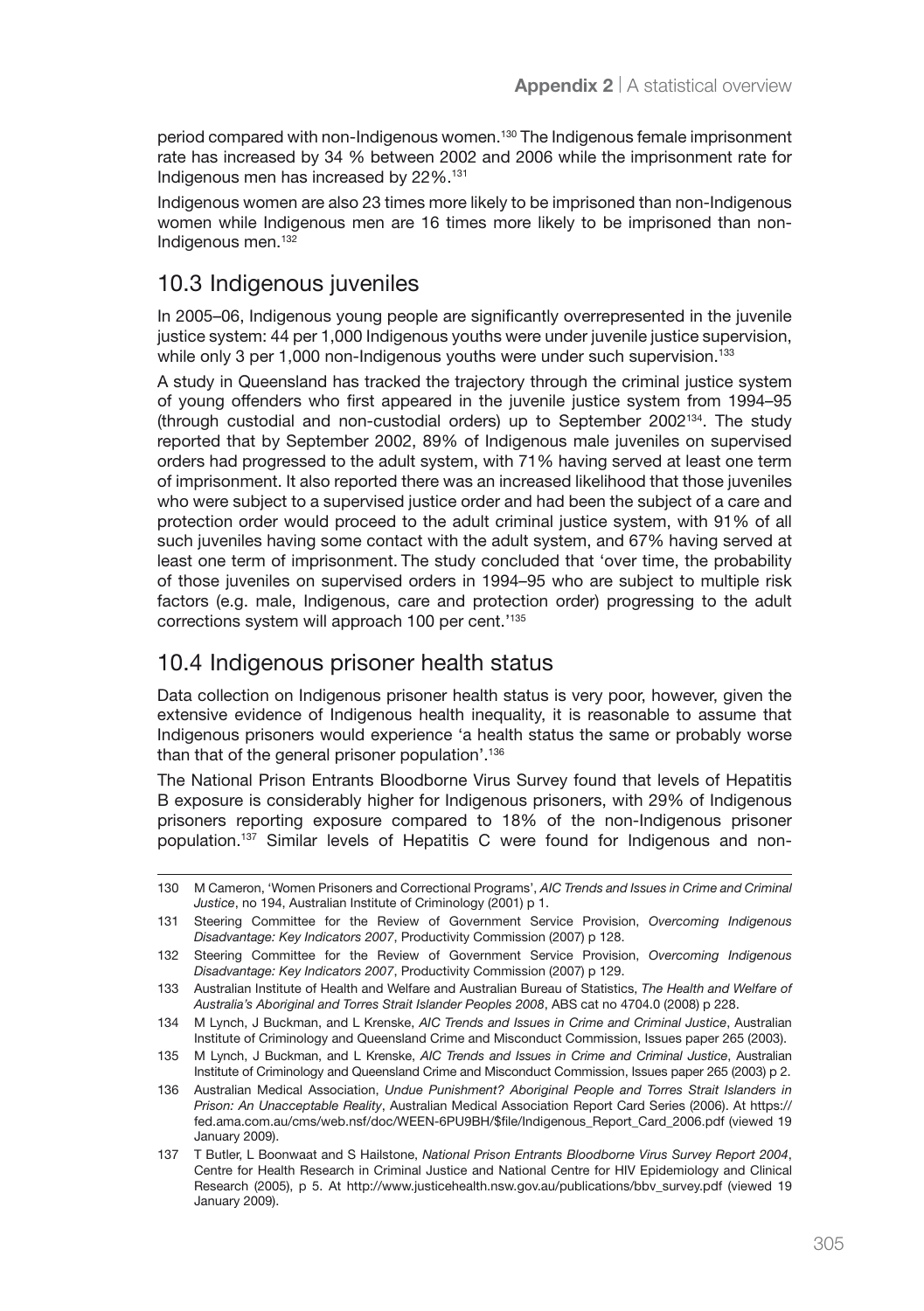Indigenous prisoners, with 37% of Indigenous prisoners compared with 34% of non-Indigenous prisoners, having Hepatitis C antibodies.138

Another way of looking at the health inequality of Indigenous prisoners is tracking the mortality rate of prisoners upon their release from custody. A retrospective cohort study of adults imprisoned in NSW between 1988 and 2002 found that Indigenous men were 4.8 times more likely; and Indigenous women were 12.6 times more likely, to die after release from custody than the general NSW population.<sup>139</sup> Many of these deaths were attributed to mental and behavioural disorders and drug-related deaths.140

#### 10.5 Indigenous deaths in custody

Over 1990–1999, the decade since the RCIADIC reported, the Australian Institute of Criminology reports that despite some fluctuations in rates of both Indigenous and non-Indigenous deaths in custody since 1982, the rates of death per 1,000 prisoners have become more similar since 1999 and both have begun to trend downward since 1999. This indicates that the disproportionate number of Indigenous deaths in custody relative to the total Indigenous population is a reflection of the over-representation of Indigenous peoples in criminal justice processes.141

In 2006, there were 54 recorded deaths in custody and custody-related operations. There were 11 recorded incidents of Indigenous deaths in custody: four in prison custody, six in police custody and custody-related operations, and one in juvenile detention.<sup>142</sup>

# 11. Child protection

#### 11.1 History of Indigenous child removals

To measure the number of Indigenous peoples potentially impacted by the removal of children from their families under past practices of forcibly and administratively removing Indigenous children from their families, the ABS social surveys have included questions asking respondents whether they or any of their relatives had been removed from their natural families.

Both the 1994 and 2002 surveys report that 8% of Indigenous respondents aged 15 years or over at the time of the surveys, had been taken away from their natural family.143 The incidence of removal increased slightly with age, (perhaps reflecting greater numbers of removals in the past):

 10% of Indigenous respondents aged 25 years or over reported that they had been taken away from their natural family.

<sup>138</sup> T Butler, L Boonwaat and S Hailstone, *National Prison Entrants Bloodborne Virus Survey Report 2004*, Centre for Health Research in Criminal Justice and National Centre for HIV Epidemiology and Clinical Research (2005), p 5. At http://www.justicehealth.nsw.gov.au/publications/bby\_survey.pdf (viewed 19 January 2009).

<sup>139</sup> A Kariminia, T Butler, S Corben, M Levy, L Grant, J Kaldor and M Law, 'Extreme cause-specific mortality in a cohort of adult prisoners – 1988–2002: a data linkage study' (2007) 36(2) *International Journal of Epidemilogy* 310, p 314.

<sup>140</sup> A Kariminia, T Butler, S Corben, M Levy, L Grant, J Kaldor and M Law, 'Extreme cause-specific mortality in a cohort of adult prisoners – 1988–2002: a data linkage study' (2007) 36(2) *International Journal of Epidemilogy* 310, p 310.

<sup>141</sup> M Lynch, J Buckman, and L Krenske, *AIC Trends and Issues in Crime and Criminal Justice*, Australian Institute of Criminology and Queensland Crime and Misconduct Commission, Issues paper 265 (2003) p ix.

<sup>142</sup> J Joudo and J Curnow, *Deaths in Custody in Australia: National deaths in Custody program annual report 2006*, Australian Institute of Criminology, Technical and Background paper no. 85 (2006) p xiii.

<sup>143</sup> Australian Bureau of Statistics, *National Aboriginal and Torres Strait Islander Health Survey 2004–05*, ABS cat no 4715.0 (2005) p 2.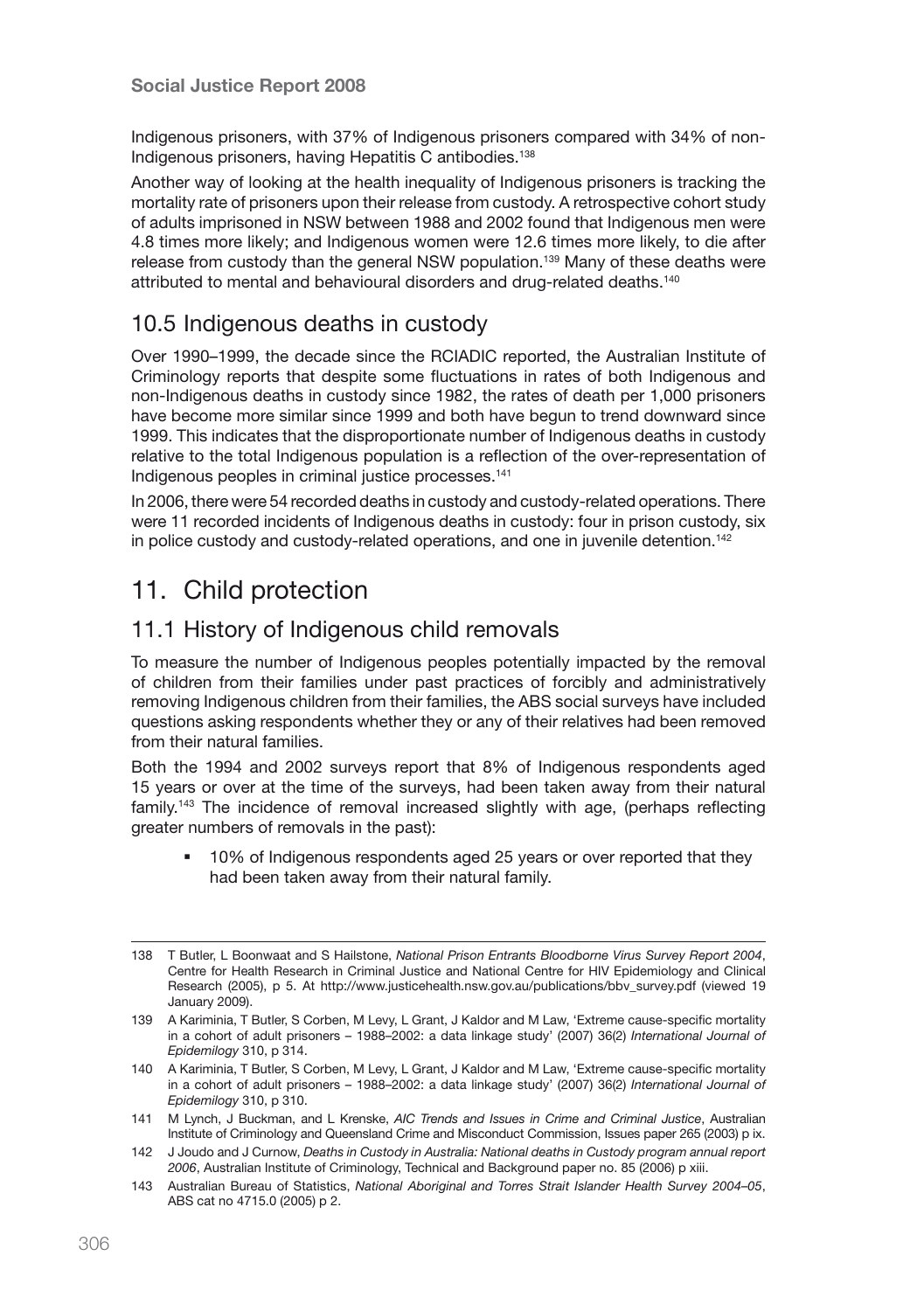<sup>10%</sup> was recorded for the closest equivalent age cohort group (35 years or over) in the NATSISS 2002.

In the NATSISS 2002, 38% of respondents reported that they had either been removed themselves and/ or had relatives who, as a child, had been removed from their natural family. The most frequently reported relatives removed were grandparents (15%), aunts or uncles (11%), and parents (9%).<sup>144</sup>

The intergenerational impacts of past child removal practices (see Text Box 2 below) are reflected in the higher numbers of substantiation orders, child protection orders and child removal orders being made in the present day in relation to Indigenous children.

#### Text Box 2: The intergenerational impacts of past child removal practices<sup>145</sup>

The Western Australian Aboriginal Child Health Survey (WAACHS) 2002 provides a robust scientific evidence-base of the intergenerational effects on today's Indigenous children and their carers of past child removal practices. The WAACHS surveyed the health and wellbeing of 5,289 Western Australian Indigenous children aged 0–17 years and their carers.

In the survey, around 12.3 per cent of primary carers and 12.3 per cent of secondary carers reported they had been subject to such separation. Carers were also asked whether either of their parents had been forcibly separated from their natural family. Some 20.3 per cent of the mothers of primary carers (e.g. grandmothers of the survey children) and 12.6 per cent of the fathers of primary carers (e.g. grandfathers of the survey children) had been forcibly separated.

Among all of the Aboriginal children and young people living in Western Australia, 35.3 per cent were found to be living in households where a carer or a carer's parent (e.g. grandparent) was reported to have been forcibly separated from their natural family.

It was found that carers who had been forcibly separated from their natural families (compared with carers of Aboriginal children who had not been forcibly separated) were:

- 1.95 times more likely to have been arrested or charged with an offence
- <sup>1</sup> 1.61 times more likely to report the overuse of alcohol caused problems in the household
- 2.10 times more likely to report that betting or gambling caused problems in the household
- **Less than half as likely to have social support in the form of someone they** can 'yarn' to about problems
- 1.50 times more likely to have had contact with Mental Health Services in Western Australia.

Further, Aboriginal children whose primary carer had been forcibly separated from their natural family were found to be 2.34 times more likely to be at high risk of clinically significant emotional or behavioral difficulties than children whose carers were not forcibly separated

<sup>144</sup> Australian Bureau of Statistics, *National Aboriginal and Torres Strait Islander Health Survey 2004–05*, ABS cat no 4715.0 (2005) p 5–6.

<sup>145</sup> Kulunga Research Network and the Telethon Institute for Child Health Research, *Submission to the Senate Committee Inquiry into the Stolen Generation Compensation Bill 2008*, April 9, 2008. At www. aph.gov.au/SENATE/committee/legcon\_ctte/stolen\_generation\_compenation/submissions/sub42.pdf (viewed 19 January 2009).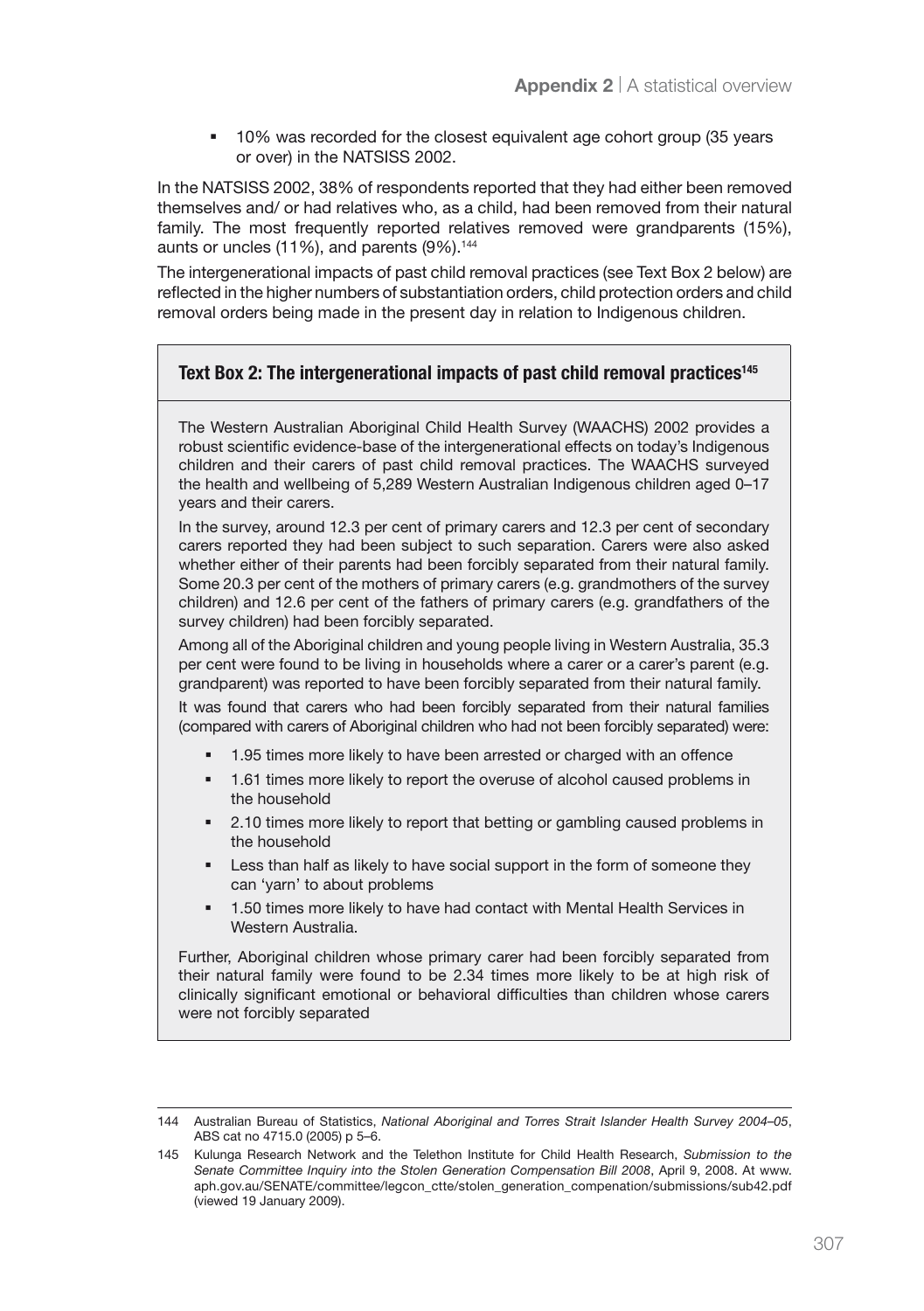### 11.2 Present day

There are three areas of child protection services for which national data is compiled:

- Child protection notifications, investigations and substantiations;
- Children on care and protection orders; and
- Children in out-of-home care.

Children who are perceived to be in need of protection can come into contact with community services departments or child protection agencies (in the states and territories) by someone expressing concern about the welfare of a child or making a report to the department.

From the reporting stage, if it is decided that the child is prima facie under risk of harm (neglect or abuse) the report is classified as a notification. Most notifications are investigated and classified as substantiated or not substantiated according to the degree of risk to the child. A range of services are then provided to that child and the child's family.

In extreme cases, state departments can apply to a court for a care and protection order. Children can also be placed in out-of-home care, either temporarily or more long term, by order of the court.<sup>146</sup>

#### (a) Child protection notifications, investigations and substantiations

The rates of Indigenous children entering the child protection system are higher than the rates for other children. In 2005–06, the rates of Aboriginal and Torres Strait Islander children who were the subject of a child protection substantiation were substantially higher than the rates for other children in all jurisdictions except Tasmania.<sup>147</sup>

Table 4 below sets out the rate of substantiated child protection notifications per thousand children for Indigenous and other children, and a standardised ratio (SR) showing the Indigenous rate as a multiple of the non-Indigenous rate.

<sup>146</sup> For a detailed explanation of care and protection classifications and statistics see: Australian Institute of Health and Welfare, *Child Protection 2001–02* (2003) ch 1.

<sup>147</sup> The ABS cautions that data for Tasmania, however, should be interpreted with caution due to the low incidence of child protection workers recording Indigenous status at the time of the substantiation: Australian Bureau of Statistics, *Population Distribution, Aboriginal and Torres Strait Islander Australians 2001*, ABS cat no 4705.0 (2002) p 222.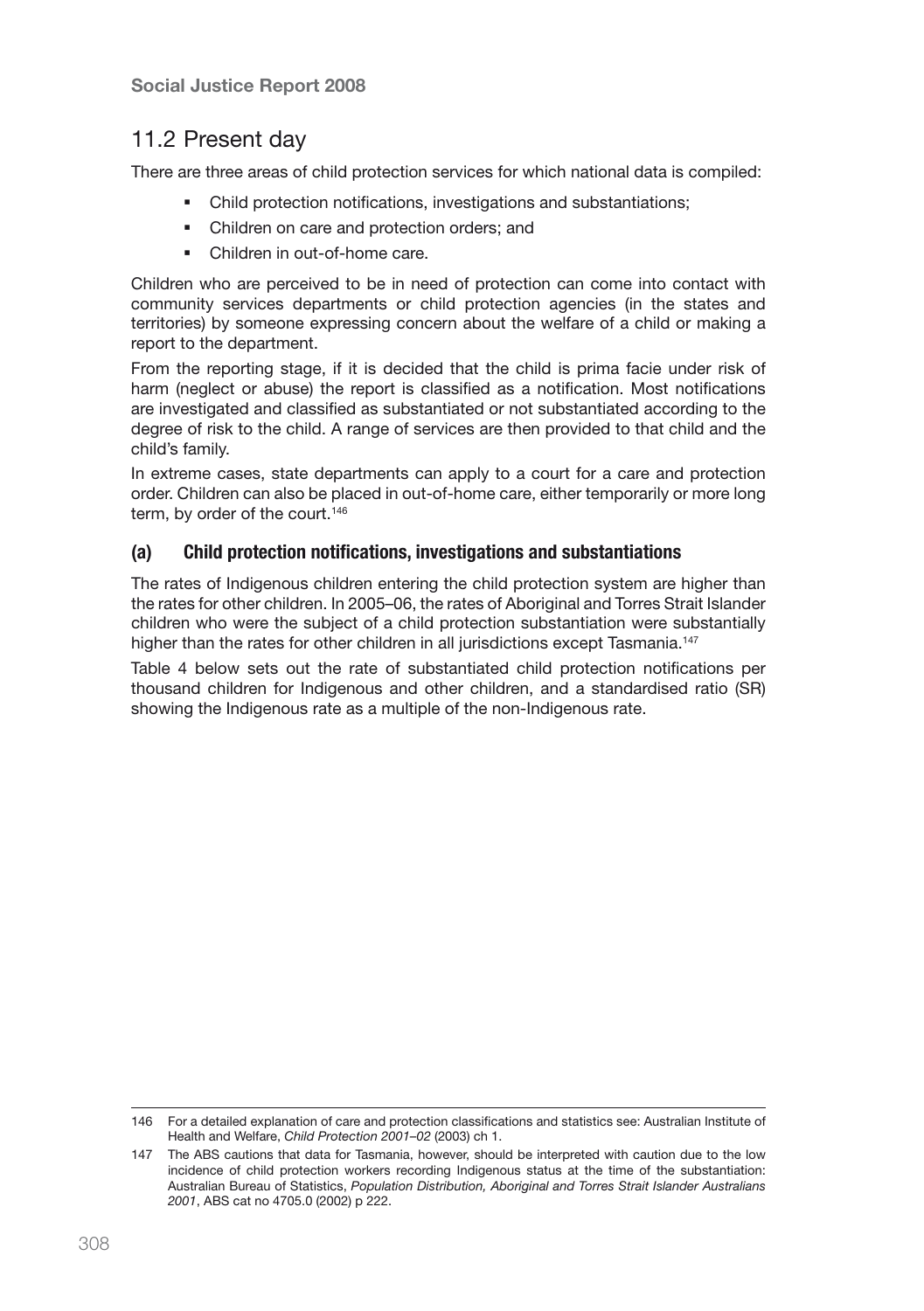| Table 4: Children who were the subject of child protection substantiation: By<br>State and Territory, Indigenous status 2005-06 <sup>148</sup> |                                              |                                            |                                                                                                                                                          |
|------------------------------------------------------------------------------------------------------------------------------------------------|----------------------------------------------|--------------------------------------------|----------------------------------------------------------------------------------------------------------------------------------------------------------|
| <b>State/Territory</b>                                                                                                                         | <b>Indigenous</b><br>(per 1,000<br>children) | Other children<br>(per 1,000)<br>children) | <b>Likelihood that Indigenous</b><br>children will be subject<br>of a child protection<br>substantiation as a multiple<br>of the rate for other children |
| <b>NSW</b>                                                                                                                                     | 44.2                                         | 6.9                                        | 6.4                                                                                                                                                      |
| Vic                                                                                                                                            | 67.7                                         | 6.0                                        | 11                                                                                                                                                       |
| Qld                                                                                                                                            | 23.0                                         | 10.9                                       | 2.3                                                                                                                                                      |
| WA                                                                                                                                             | 10.9                                         | 1.4                                        | 7.8                                                                                                                                                      |
| <b>SA</b> <sup>149</sup>                                                                                                                       | 32.2                                         | 3.5                                        | 9.2                                                                                                                                                      |
| NΤ                                                                                                                                             | 15.2                                         | 3.2                                        | 4.8                                                                                                                                                      |
| Tas                                                                                                                                            | 4.4                                          | 6.2                                        | 0.7                                                                                                                                                      |
| A.C.T                                                                                                                                          | 56.8                                         | 10.9                                       | 12.0                                                                                                                                                     |

Substantiations are classified into one of the following four categories depending on the main type of abuse or neglect that has occurred: physical abuse, sexual abuse, emotional abuse, or neglect. The precise definition of type of abuse or neglect, as well as the types of incidences that may be substantiated, vary according among jurisdictions.

Compared to non-Indigenous children, Indigenous children were more likely to be the subject of a substantiation of neglect than other children. For example, in Western Australia 40% of Indigenous children in substantiations were the subjects of a substantiation of neglect, compared with 30% of other children.

Contrary to popular perceptions, the data suggests that non-Indigenous children were more likely than Indigenous children to have substantiations where the main type of abuse was sexual. For example, in New South Wales, 17% of other Australian children had substantiations where the main type of abuse was sexual abuse, compared with 9% of Indigenous children .

Likewise in the Northern Territory, in 2005–06 (the year prior to the Northern Territory Emergency Response (NTER)) 4.2% of Indigenous child substantiations were for sexual abuse compared to 9.3% of other Territorian children,<sup>150</sup> a figure that does not appear to support the allegations of endemic child abuse in NT remote communities that was the rationale for the NTER. However, the possibility of significant underreporting must be considered as an explanatory factor, particularly in the light of the

<sup>148</sup> Australian Bureau of Statistics, *Population Distribution, Aboriginal and Torres Strait Islander Australians 2001*, ABS cat no 4705.0 (2002) p 223, Table 11.2.

<sup>149</sup> The ABS cautions that SA data should be interpreted with caution due to the high proportion of investigations not finalised by 31 August 2006 (the cut-off date for the processing of investigations for inclusion in the data for that year).

<sup>150</sup> Australian Bureau of Statistics, *Population Distribution, Aboriginal and Torres Strait Islander Australians 2001*, ABS cat no 4705.0 (2002) p 223, Table 11.3.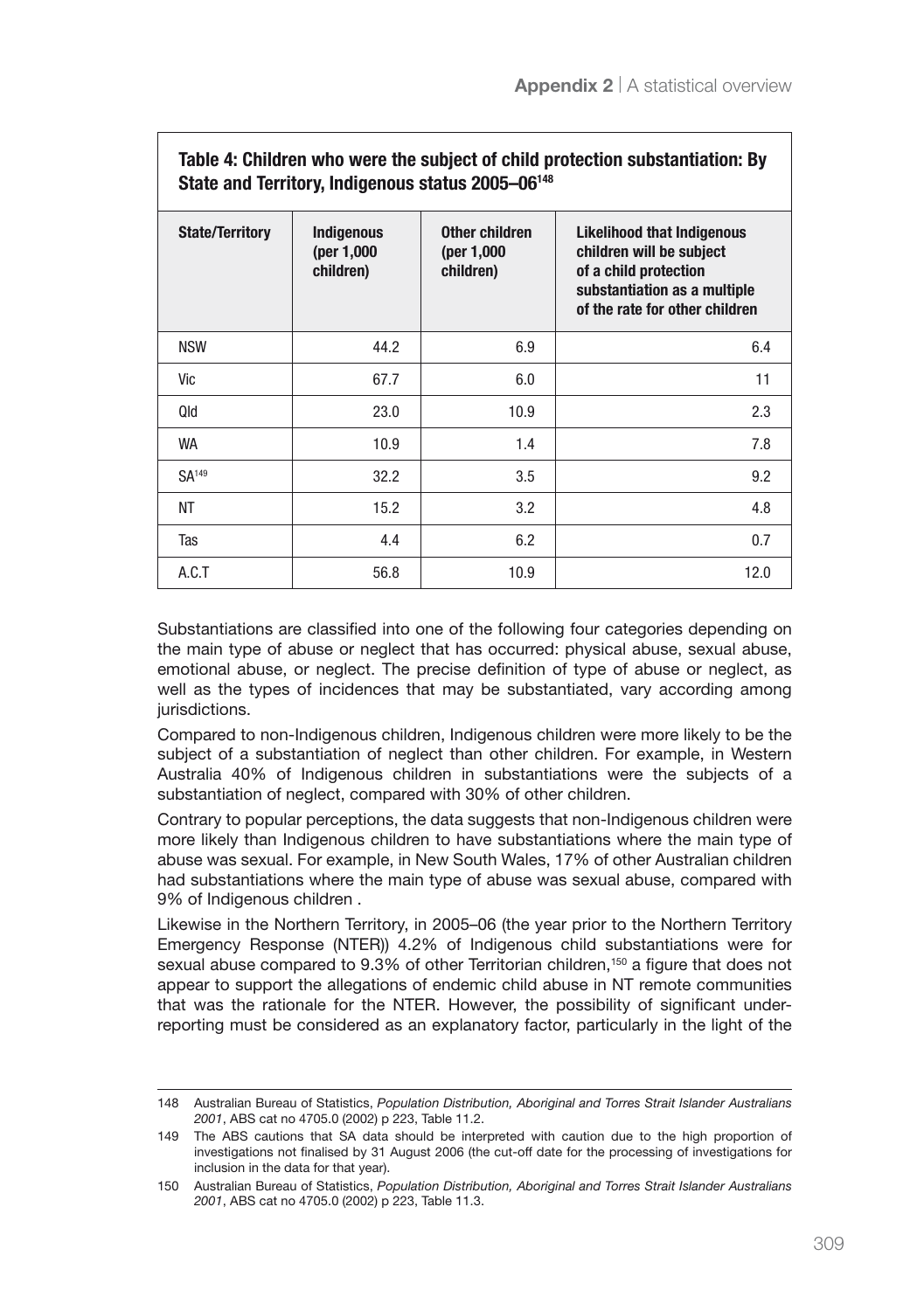findings of the Little Children are Scared Report.<sup>151</sup> There was, in the authors' opinion, 'sufficient anecdotal and forensic and clinical information available to establish that there is a significant problem in the Northern Territory in relation to the sexual abuse of children'.152

#### (b) Care and protection orders

The rate of Indigenous children being placed on care and protection orders was around seven times the rate for other Australian children. Table 5 shows the rate ratios varied considerably by jurisdiction and were highest in Victoria. Otherwise, the rate per 1,000 Indigenous children is significantly higher than the rate for other children across all jurisdictions.

| Table 5: Rate of children on care and protection orders: By Indigenous status<br>and state/ territory, 30 June 2006 <sup>153</sup> |                                                   |                                      |                                                                                    |  |
|------------------------------------------------------------------------------------------------------------------------------------|---------------------------------------------------|--------------------------------------|------------------------------------------------------------------------------------|--|
| <b>State/Territory</b>                                                                                                             | <b>Indigenous</b><br>children (rate<br>per 1,000) | Other children<br>(rate per<br>1,000 | Ratio of Indigenous children<br>to other children on care and<br>protection orders |  |
| <b>NSW</b>                                                                                                                         | 37.2                                              | 4.5                                  | 8.3                                                                                |  |
| Vic                                                                                                                                | 56.4                                              | 4.6                                  | 12.3                                                                               |  |
| Qld                                                                                                                                | 26.7                                              | 5.2                                  | 5.1                                                                                |  |
| WA                                                                                                                                 | 31.8                                              | 3.9                                  | 8.2                                                                                |  |
| SA                                                                                                                                 | 25.8                                              | 2.7                                  | 9.6                                                                                |  |
| Tas                                                                                                                                | 15.2                                              | 6.5                                  | 2.3                                                                                |  |
| A.C.T                                                                                                                              | 12.2                                              | 3.8                                  | 3.2                                                                                |  |
| NΤ                                                                                                                                 | 53.3                                              | 6.2                                  | 8.6                                                                                |  |

#### (c) Children in out-of-home care /

Table 6 compares the rate per 1,000 Indigenous children and rate per 1,000 other children in out-of-home care. It shows that the national rate per 1,000 Indigenous children is 7.3 times the rate for other children across all jurisdictions.

<sup>151</sup> P Anderson and R Wild, Ampe Akelyernemane Meke Mekarle – *Little Children are Sacred, Report of the Northern Territory Board of Inquiry into the Protection of Aboriginal Children from Sexual Abuse* (2007).

<sup>152</sup> P Anderson and R Wild, Ampe Akelyernemane Meke Mekarle – *Little Children are Sacred, Report of the Northern Territory Board of Inquiry into the Protection of Aboriginal Children from Sexual Abuse* (2007).

<sup>153</sup> Australian Institute of Health and Welfare and Australian Bureau of Statistics, *The Health and Welfare of Australia's Aboriginal and Torres Strait Islander Peoples 2008*, ABS cat no 4704.0 (2008) p 225, Table 11.4.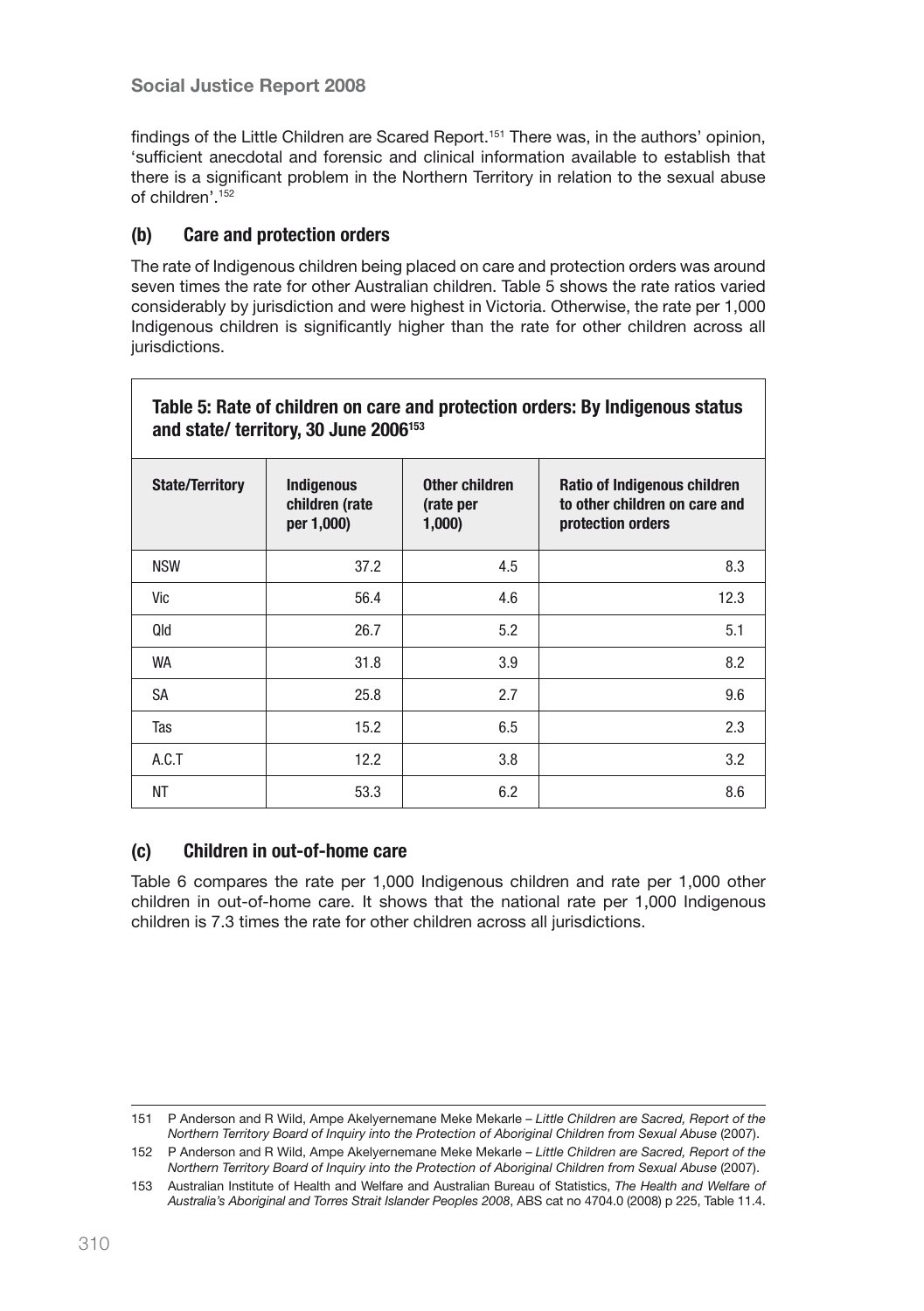| Table 6: Rate of children in out-of-home care: By Indigenous status and<br>state/territory, 30 June 2006 <sup>154</sup> |                                         |                                              |            |
|-------------------------------------------------------------------------------------------------------------------------|-----------------------------------------|----------------------------------------------|------------|
| <b>State/Territory</b>                                                                                                  | Indigenous children<br>(rate per 1,000) | Other children<br>$(\text{rate per } 1,000)$ | Rate/ratio |
| <b>NSW</b>                                                                                                              | 44.7                                    | 4.6                                          | 9.7        |
| Vic                                                                                                                     | 42.1                                    | 3.7                                          | 11.4       |
| Qld                                                                                                                     | 24.0                                    | 4.7                                          | 5.1        |
| WA                                                                                                                      | 30.2                                    | 3.4                                          | 8.9        |
| SA                                                                                                                      | 24.8                                    | 2.6                                          | 9.5        |
| Tas                                                                                                                     | 11.9                                    | 5.4                                          | 2.2        |
| A.C.T                                                                                                                   | 10                                      | 3.0                                          | 3.3        |
| <b>NT</b>                                                                                                               | 43.7                                    | 4.1                                          | 10.7       |
| <b>Total</b>                                                                                                            | 29.8                                    | 4.1                                          | 7.3        |

At 30 June 2006, 62% of Indigenous children in out-of-home care across Australia were placed in accordance with the Aboriginal Child Placement Principle. This Principle outlines a preference for placing Indigenous children with an Indigenous family. It places a preference for placements first with their extended families, second with their Aboriginal or Torres Strait Islander community and third with Indigenous peoples before placing the child with a non-Indigenous family.155

# 12. The economic cost of inequality

In 2008, Reconciliation Australia published *An overview of the economic impact of Indigenous disadvantage*, a report commissioned from Access Economics, that attempted, for the first time, to quantify the economic impact of Indigenous socioeconomic disadvantage.

Extracts from the Summary are included in Text Box 3.

<sup>154</sup> Australian Institute of Health and Welfare and Australian Bureau of Statistics, *The Health and Welfare of Australia's Aboriginal and Torres Strait Islander Peoples 2008*, ABS cat no 4704.0 (2008) p 225, Table 11.4.

<sup>155</sup> Australian Institute of Health and Welfare and Australian Bureau of Statistics, *The Health and Welfare of Australia's Aboriginal and Torres Strait Islander Peoples 2008*, ABS cat no 4704.0 (2008) p 225.